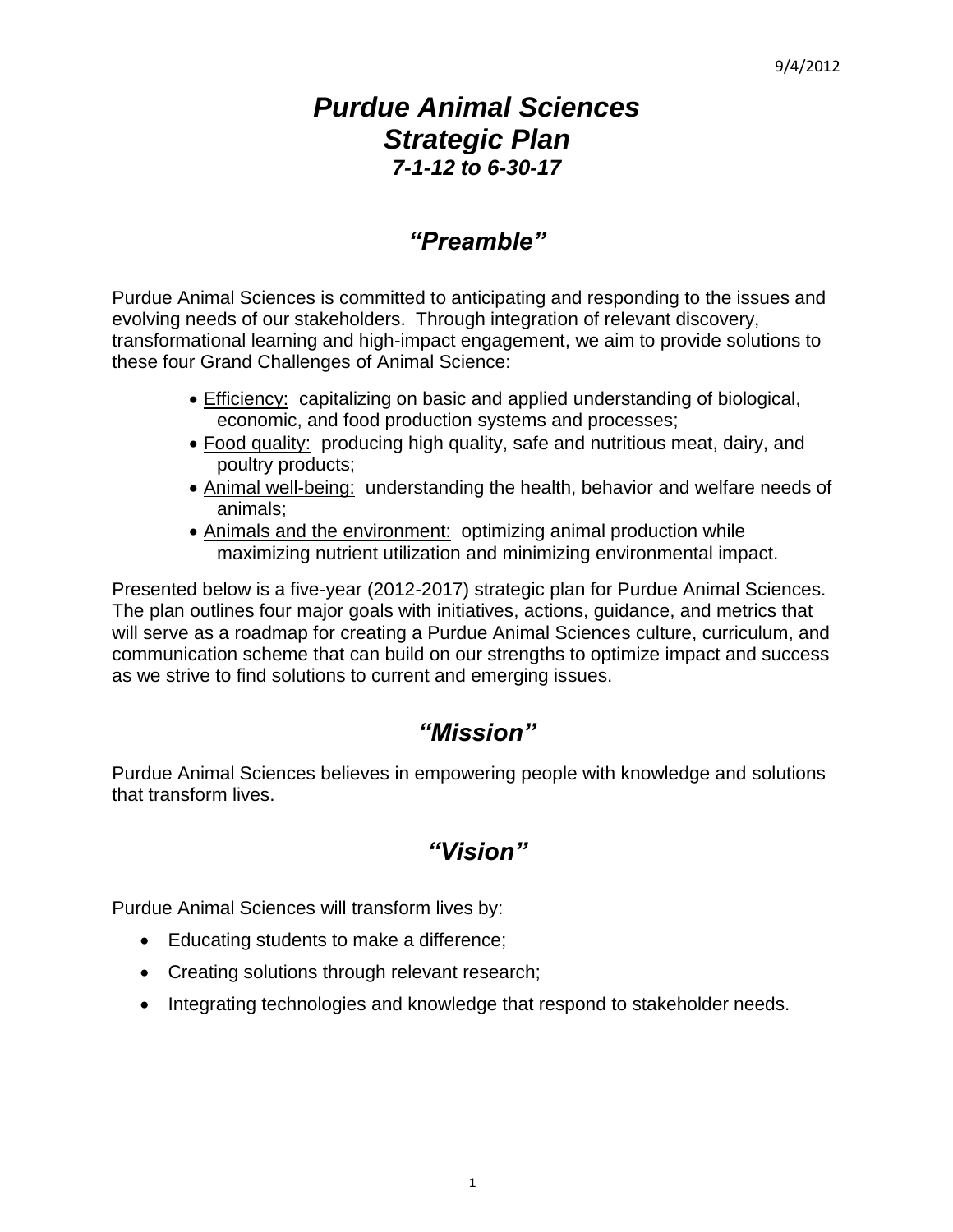# *"Core Values"*

Purdue Animal Sciences is:

- Dedicated to a collaborative environment that embraces and integrates diverse individual strengths and talents to anticipate and respond to the evolving needs of our stakeholders;
- Committed to a culture of mutual respect, accountability, honesty, integrity, and shared responsibility that appreciates all contributions to the Land Grant Mission;
- Steadfast in our commitment to open, transparent, and effective internal and external communication;
- Focused on interactive, experiential, and hands-on learning both on and off campus;
- Engaged in discovery that transforms into useful products and services that address current and future challenges facing Animal Agriculture;
- Focused on leadership and professional development of our students, stakeholders, faculty, and staff.

# *"Drivers Affecting Our Future"*

The world related to animal science is changing rapidly. Purdue Animal Sciences must be prepared to deal with the changing environment to position itself for leadership in the global arena. The drivers of change affecting the future of Purdue Animal Sciences and the stakeholders we serve fall into six major themes:

# **• Building Foundations for the Future**

Effective applied research is always based on a strong understanding of the basic sciences. We must continue to lead in fundamental research that elucidates and characterizes basic scientific processes. The overall departmental research focus must marry these two facets of research to more effectively predict emerging issues in animal science and provide the foundational knowledge to successfully address these challenges.

# **• Society and Animals**

While we continue to serve food-animal producers, we recognize that less than two percent of the U.S. population is directly involved in production agriculture. This creates a recognized disconnect between the majority of the population and the production of their food. Some of the most pressing issues in animal science involve the public's attitudes regarding how food animals are produced, stewardship of natural resources, impact of livestock production on the environment, food quality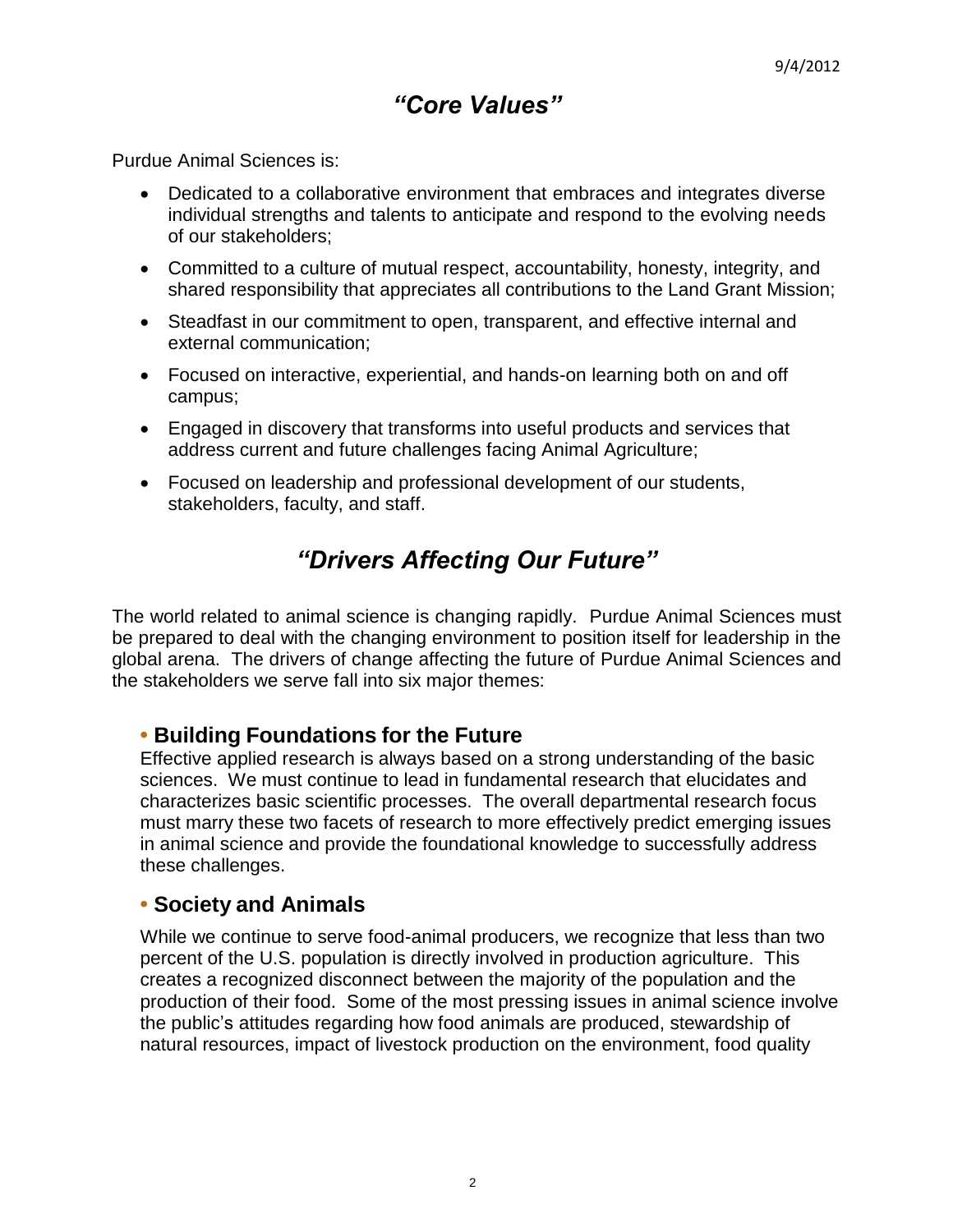and safety, nutrition, and obesity. Purdue Animal Sciences is uniquely positioned to serve as the independent, unbiased, research-based information resource on food animal production for producers, consumers, policy makers and other decision makers in Indiana and throughout the country.

# **• Food Security and World Hunger**

Land and water resources throughout the world are finite and our farms and businesses will face competitive challenges for natural resources (e.g., fuel, animal feeds, etc.) at a level not previously experienced. The global population will increase approximately 50% and reach 9.5 billion by the year 2050. Meeting this future food security demand will require a doubling of food production, with a majority of this increase to come from improved technologies and efficiencies. Animal agriculture in particular, plays a critical role in providing safe, sustainable, and affordable high quality proteins for all people.

# **• Global Interdependence**

Increasing global interdependence requires that the United States becomes more collaborative in how it does business. With nations like China, Brazil, and India becoming major players in the global economy, we see competition for resources and talent on a global scale. The future will provide opportunities for highly trained graduates who are prepared to compete and be successful in the global animal sciences.

# **• Finances, Funding and Accountability**

Government and non-governmental funding processes and initiatives are ever changing. Purdue Animal Sciences must be actively involved in setting research priorities and participating in funding decisions by being a leader in framing issues, addressing challenges, and delivering solutions. The issues we deal with are complex and interrelated and often require multidisciplinary approaches to address Grand Challenges in today's world. With limited public and private resources at all levels, our current and future faculty must create programs that demonstrate a recognized value to our state, nation, and world.

# **• Communication**

Means of accessing information and communication strategies are constantly evolving. Purdue Animal Sciences must incorporate current communication technologies into discovery, learning, and engagement. Employers of our graduates expect them to be not only highly trained and skilled, but also able to lead and collaborate in culturally diverse teams to develop solutions to challenges related to animal sciences.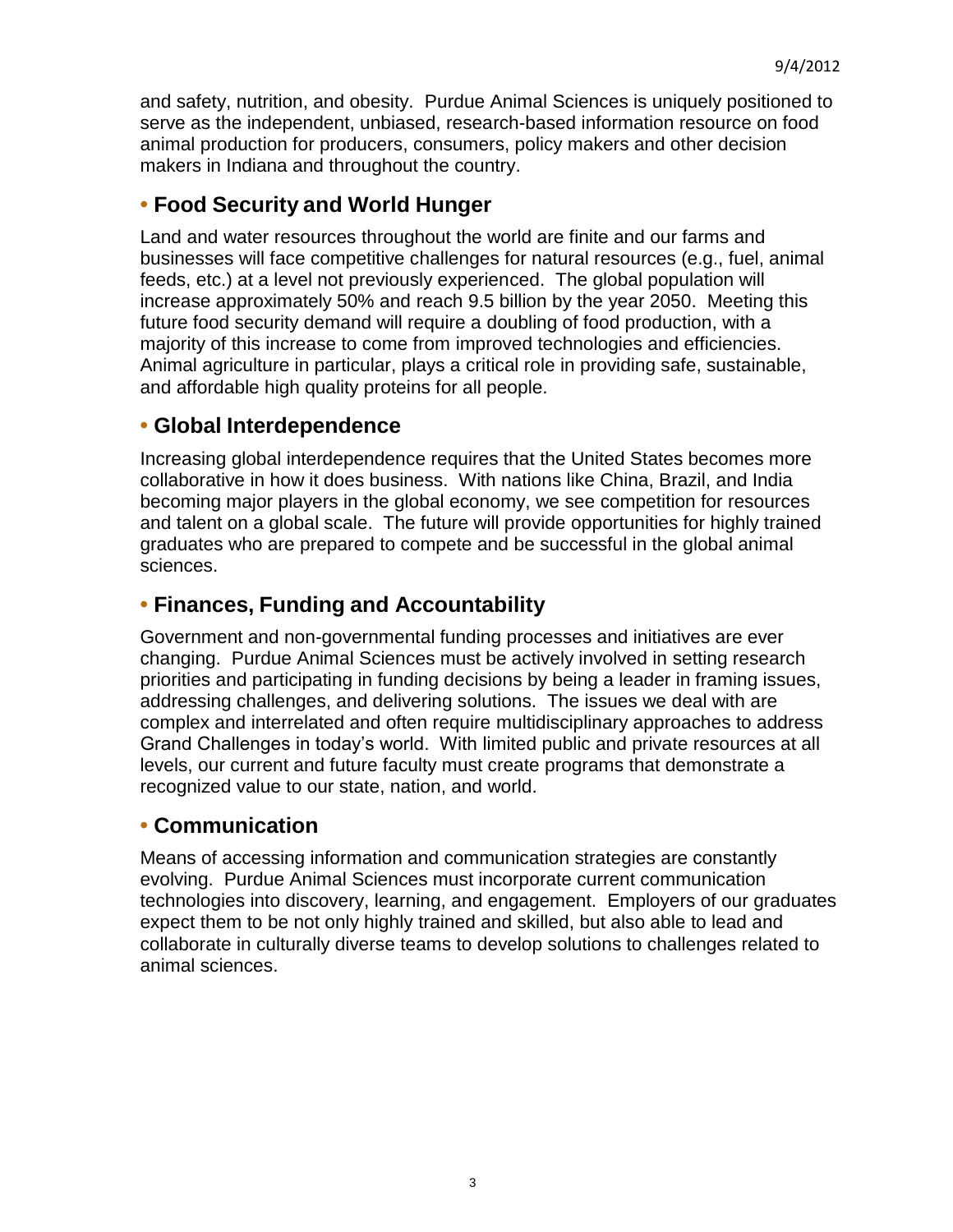# *"OUR WORLD"*

# *Goal: Increase visibility, value and impact of Purdue Animal Sciences on campus, in the state, nationally, and globally.*

### **Initiatives:**

*1) Develop an effective communication structure and strategy to convey who we are, what we are, and what we do to address Grand Challenges.*

### **Actions:**

- a. Increase awareness of Purdue Animal Sciences programs.
	- i. Hire an outside consultant to help develop and implement a comprehensive and assessable (external) communication, marketing, and branding strategy.
	- ii. Create an External Communication Task Force to work with the consultant/professional to increase awareness of Purdue Animal Sciences.

*Implementation: Development milestone = year 1; Implementation milestone = year 2; Assessment milestones = years 3, 4, and 5.*

- b. Publish an annual departmental report using existing reporting structures for distribution to stakeholders.
	- i. Create a template for uniformity within existing departmental reporting structures that can be utilized in multiple reporting venues.

*Implementation:*

*Development and implementation milestone =*

*year 1; Assessment milestones = yearly.*

- c. Increase visibility of our department and our research findings at scientific and stakeholder meetings by using enhanced communication and marketing strategies.
	- i. Develop mutually beneficial partnerships with commodity groups and allied industry that will increase communication, recognition, and funding opportunities for research, teaching, and Extension.
	- ii. Increase participation in state, national, and international boards, panels, and committees to improve visibility and provide input on research and Extension agendas, educational opportunities, and policies.

### *Guidance:*

- *1. Add some financial incentive for travel.*
- *2. Develop on-campus integrated symposia and workshops*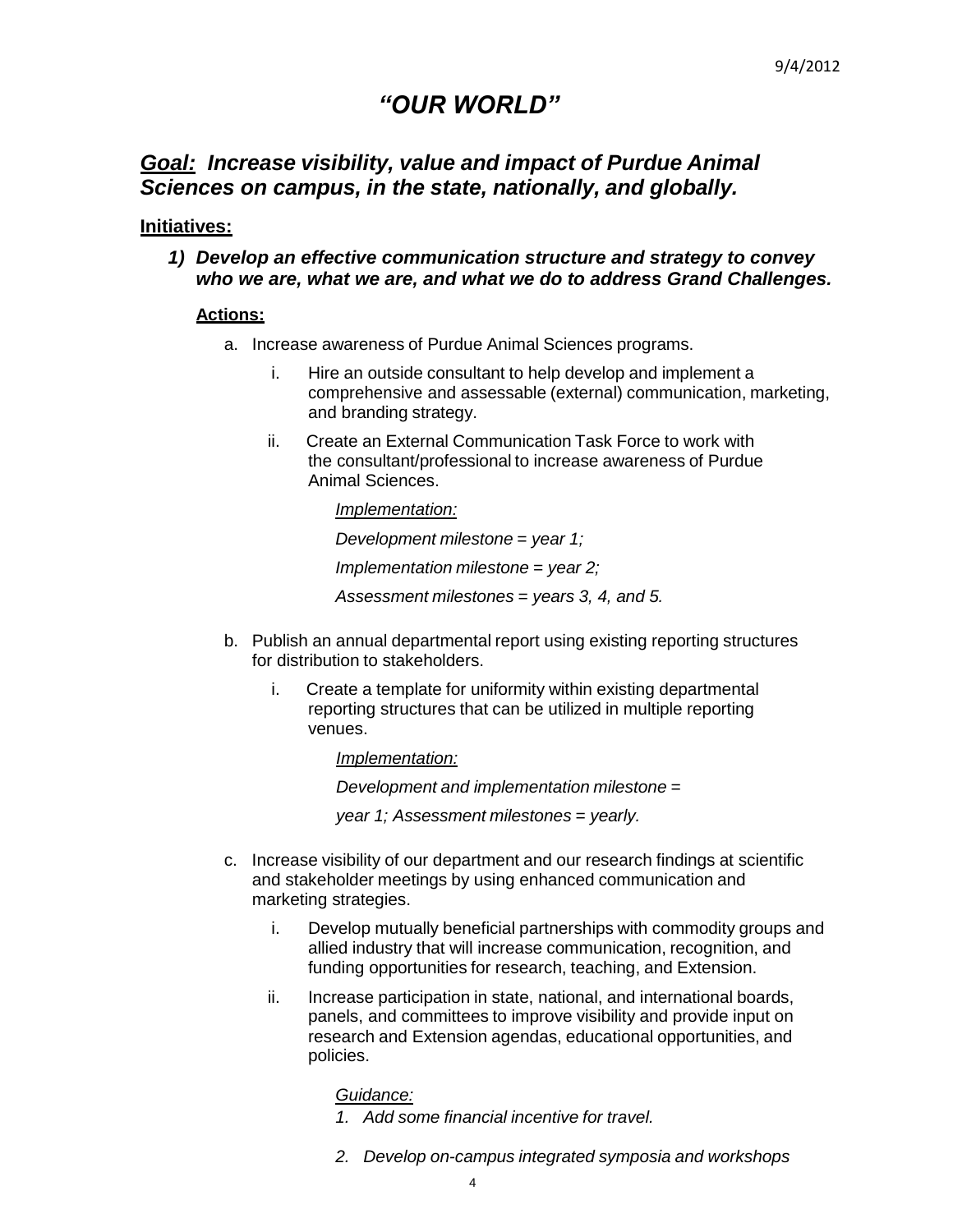9/4/2012 *involving multiple faculty and stakeholders around our Grand Challenges to improve visibility and demonstrate impact of our research and Extension programs both internally and externally.*

*Implementation: Development milestone = year 1; Implementation milestone = year 2; Assessment milestones = years 3, 4, and 5.*

d. Leverage relationships with Agricultural Communications, professional societies, and other media outlets to more effectively communicate our programs and transfer knowledge.

## *Guidance:*

- *1. Provide at least one news release from each species/discipline per month as a way to increase the face of Purdue Animal Sciences.*
- *2. Increase number of Extension publications.*
- *3. Present communication options at faculty meeting*

## *Implementation:*

*Development and implementation milestone = year 1;* 

*Assessment milestones = yearly.*

*2) Develop Extension and outreach programs that provide solutions and result in transformational learning and changed behavior.*

## **Actions:**

a. Define and prioritize which audiences and stakeholder groups we will serve.

*Implementation:*

*Development and implementation milestone = year 1;* 

*Assessment milestones = yearly.*

- b. Compete for large integrated (Research/Teaching/Extension) grants utilizing stakeholder input and collaborations.
	- i. Integrate appropriate outreach components and stakeholder interaction into all faculty programs.
	- ii. Develop a mechanism to effectively communicate with stakeholders and incorporate their guidance in the direction and implementation of Extension programs.

### *Guidance:*

- *1. Need for both species and integrated species/discipline groups to meet at least annually.*
- *2. Provide a forum to showcase the department.*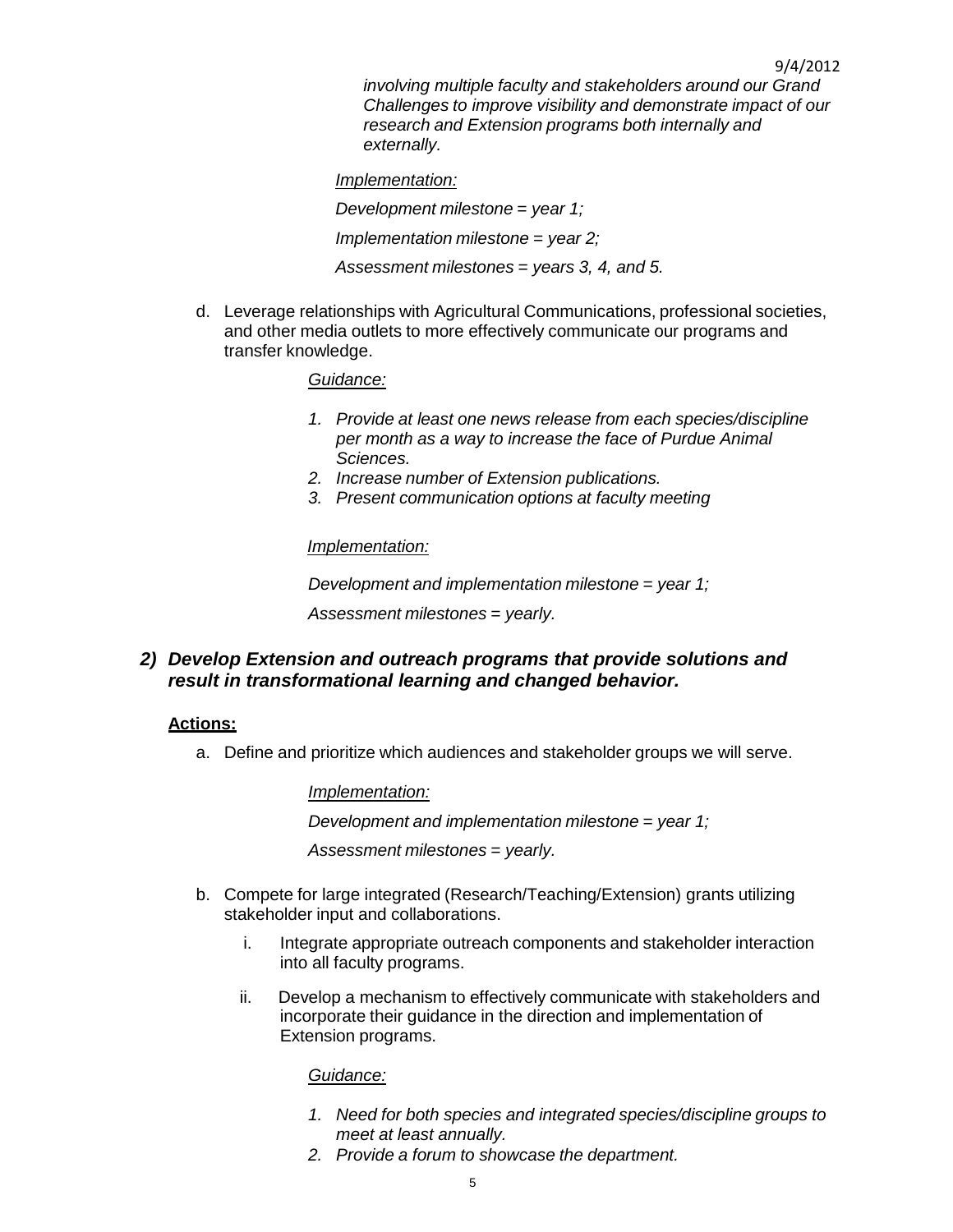*Implementation:*

*Development and implementation milestone = year 1;* 

*Assessment milestones = yearly.*

c. Create training programs that meet the needs of County Extension Educators as they pursue specializations.

*Implementation:*

*Development and implementation milestone = year 1;* 

*Assessment milestones = yearly.*

d. Develop programs that are financially sustainable by working with industry partners and implementing pay-for-service.

*Guidance:*

*Evaluation of existing programs to ensure sustainability (time, resources, etc.)*

*Implementation:*

*Development milestone = year 1;* 

*Implementation milestone = year 2;* 

*Assessment milestones = years 3, 4, and 5.*

*3) Develop and deliver Animal Sciences education programs for nonagriculture audiences.*

### **Actions:**

a. Identify non-agriculture audiences to target with information regarding food animal production.

> *Implementation: Development milestone = year 1; Implementation milestone = year 2; Assessment milestones = years 3, 4, and 5.*

b. Develop educational, experiential, and Extension programs that reach nontraditional audiences, including K-14.

*Guidance:*

*Re-evaluate our relationship and responsibilities with YDAE in the area of livestock and STEAM youth programs.*

*Implementation:*

*Development milestone = year 1;* 

*Implementation milestone = year 2;* 

*Assessment milestones = years 3, 4, and 5.*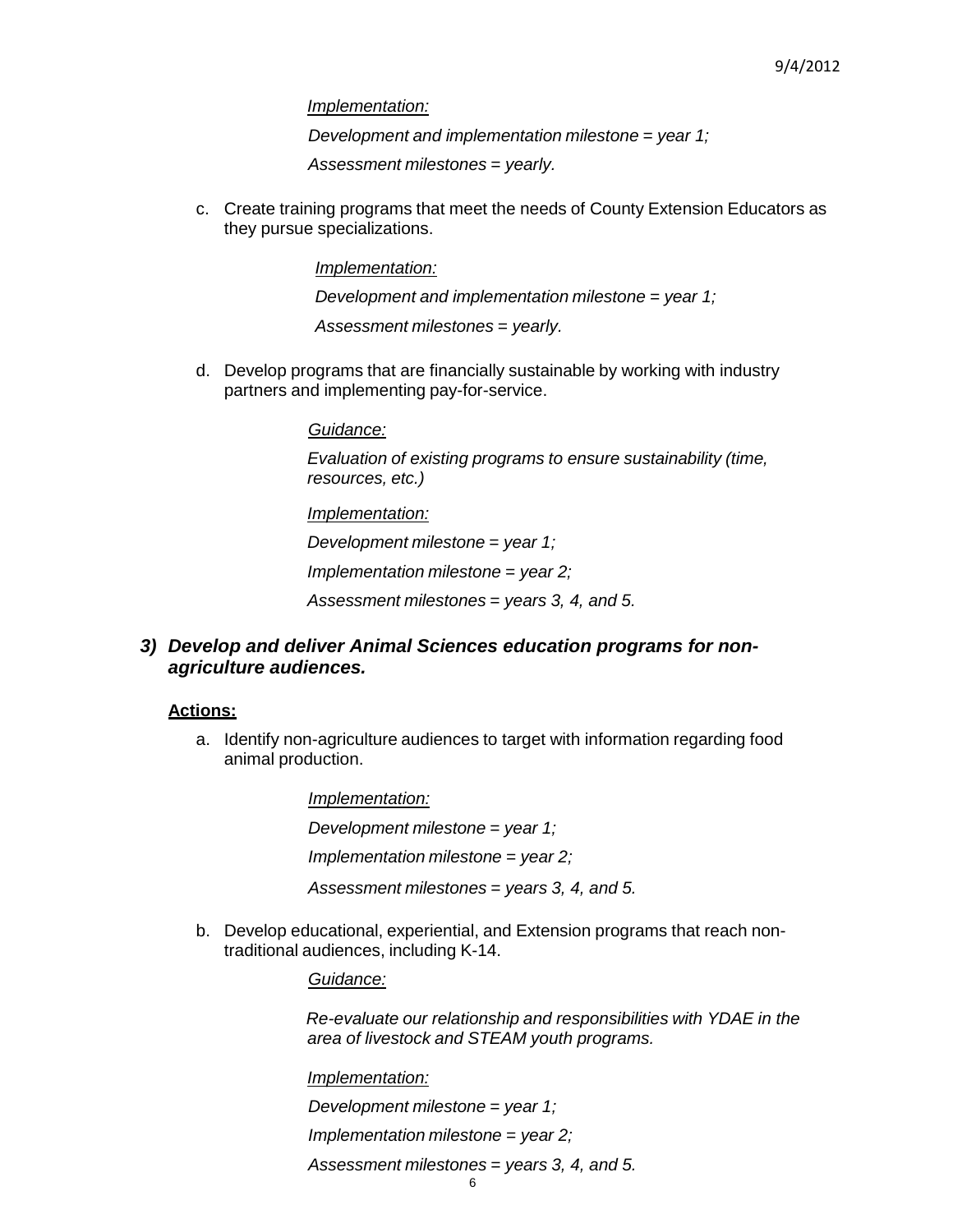c. Develop a course for non-Agricultural students that describes food animal production and technologies.

> *Implementation: Development milestone = year 2; Implementation milestone = year 3; Assessment milestones = years 4 and 5.*

## *4) Develop means and standards to effectively measure and document impact and changed behavior of Extension programs.*

### **Actions:**

a. Develop a survey instrument(s) for stakeholder groups to document program impact and changed behavior.

> *Implementation: Development and implementation milestone = year 1; Assessment milestones = yearly.*

b. When creating programs, incorporate methodologies to document program impact.

*Implementation:*

*Development and implementation milestone = year 1;* 

*Assessment milestones = yearly.*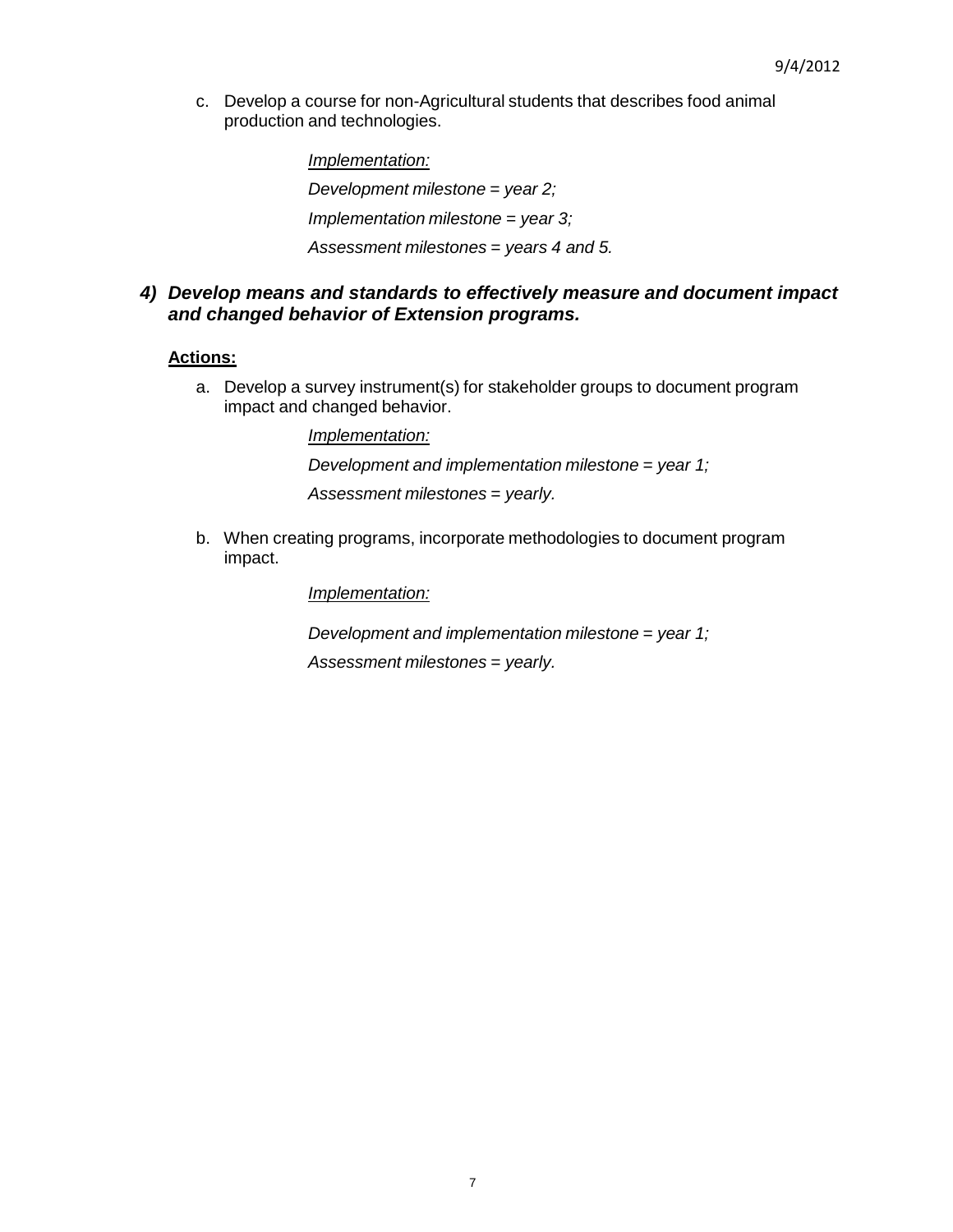# *"OUR STUDENTS"*

# *Goal: Prepare students for meaningful careers that impact animal and life sciences through a relevant curriculum, comprehensive faculty mentoring, and experiential learning.*

## **Initiatives:**

*1) Overhaul and appropriately restructure our undergraduate curriculum to better meet the core competency needs of our Animal Sciences students.*

### **Actions:**

- a. Create a Reformation of Academic Programs (RAP) Task Force responsible for implementing a complete curriculum overhaul.
	- i. Define core competencies and develop and implement a core curriculum that is required of all ANSC graduates.
	- ii. Determine what courses are needed to meet core competencies, where there is redundancy, what information is missing, which courses/materials are outdated, where prerequisites are needed, what courses should be interdepartmental, etc.

### *Guidance:*

- *1. Consider development of an end-product class to meet products requirement that includes (meat, milk, and eggs) vs. ANSC 30100 and ANSC 35100.*
- *2. Split AnSc 30100 into a live animal and carcass evaluation class, and a growth and development class.*
- *3. Require an introductory course in Animal Sciences (e.g., ANSC 10200).*
- *4. Revise and advertise ANSC 10200 as an introductory course that informs students (ANSC and non-ANSC) about what animal scientists do across Grand Challenge issues (from basic and applied research to careers in animal agribusiness).*
	- *5. Require a functional anatomy class with a lab.*
	- *6. Eliminate AnSc 10600.*
- *7. Work with the University of Illinois, or other departments, to provide companion animal, wildlife, and exotic animal species elective courses.*

*8. Require a hands-on animal course across species (e.g. ANSC 24500, or revamp ANSC 10200 to include hands-on) for all undergraduates.*

- *9. Determine minimum prerequisite requirements before allowing students to progress into upper level ANSC courses.*
- *10. Eliminate the PRMD concentration for obtaining an ANSC degree and use the science concentration, or other concentration to meet Animal Sciences graduation requirements and School of Veterinary Medicine application requirements.*
- *11. Establish a minimum cumulative GPA for students in the PRMD concentration to continue in that concentration after 5 th semester*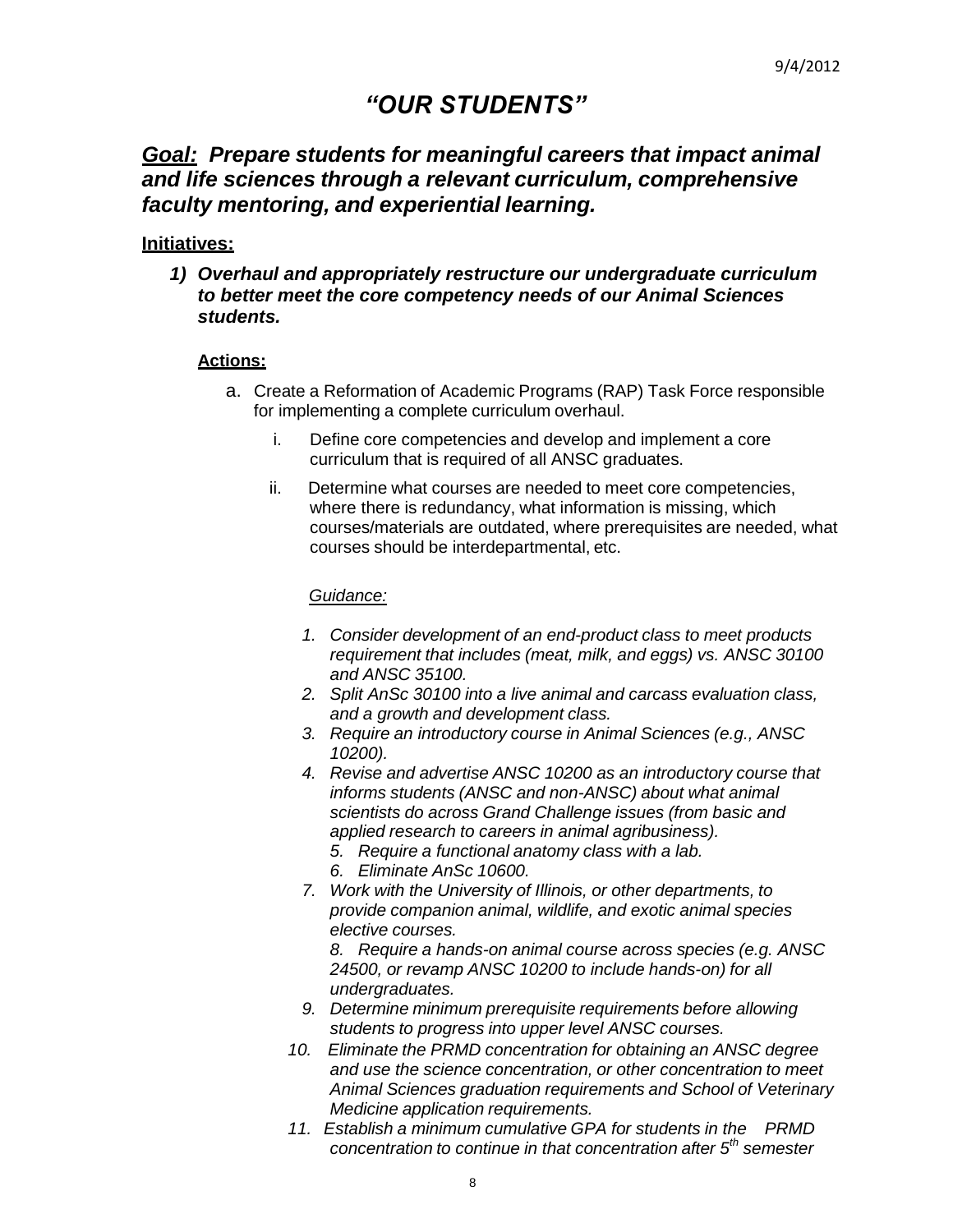*(to be done in consultation with members of the School of Veterinary Medicine).*

- *12. Evaluate our Animal Sciences restricted elective block and address the balance with other aspects of our curriculum (e.g., carcass evaluation vs. biomedical use of animals vs. animal wellbeing issues vs. animals and the environment).*
- *13. Create strategic departmental goals for expanding the domestic learning opportunities for our international students, and international experiences for our domestic students.*

*Implentation:*

*Development milestone = year 1; Implementation milestone = year 2; Assessment milestones = years 4 and 5.*

b. Evaluate our current faculty teaching assignments and course offerings to maximize our efficiency, bring the best instruction to our students, and determine future faculty needs.

### *Guidance:*

- *1. Provide training opportunities for faculty instructors to bring new information to the classroom that will invigorate key courses in our curriculum (new technologies, pedagogies, etc.).*
- *2. Determine the number of students we can support with our current funding structure.*

### *Implementation:*

*Development milestone = year 2; Implementation milestone = year 3; Assessment milestones = years 4 and 5.*

- c. Establish an undergraduate cohort advising model in cooperation with our faculty academic advisors and the Animal Sciences' advising coordinator.
	- i. Enhance career advising services for students by providing faculty and staff with targeted career advising skills through focused discussions with industry (including faculty visits to industry).
	- ii. Relocate advising coordinators to be more visible and accessible.

### *Implementation:*

*Development and implementation milestone = year 1;*

*Assessment milestones = yearly.*

d. Review our curriculum annually to ensure that our students are demonstrating core competencies.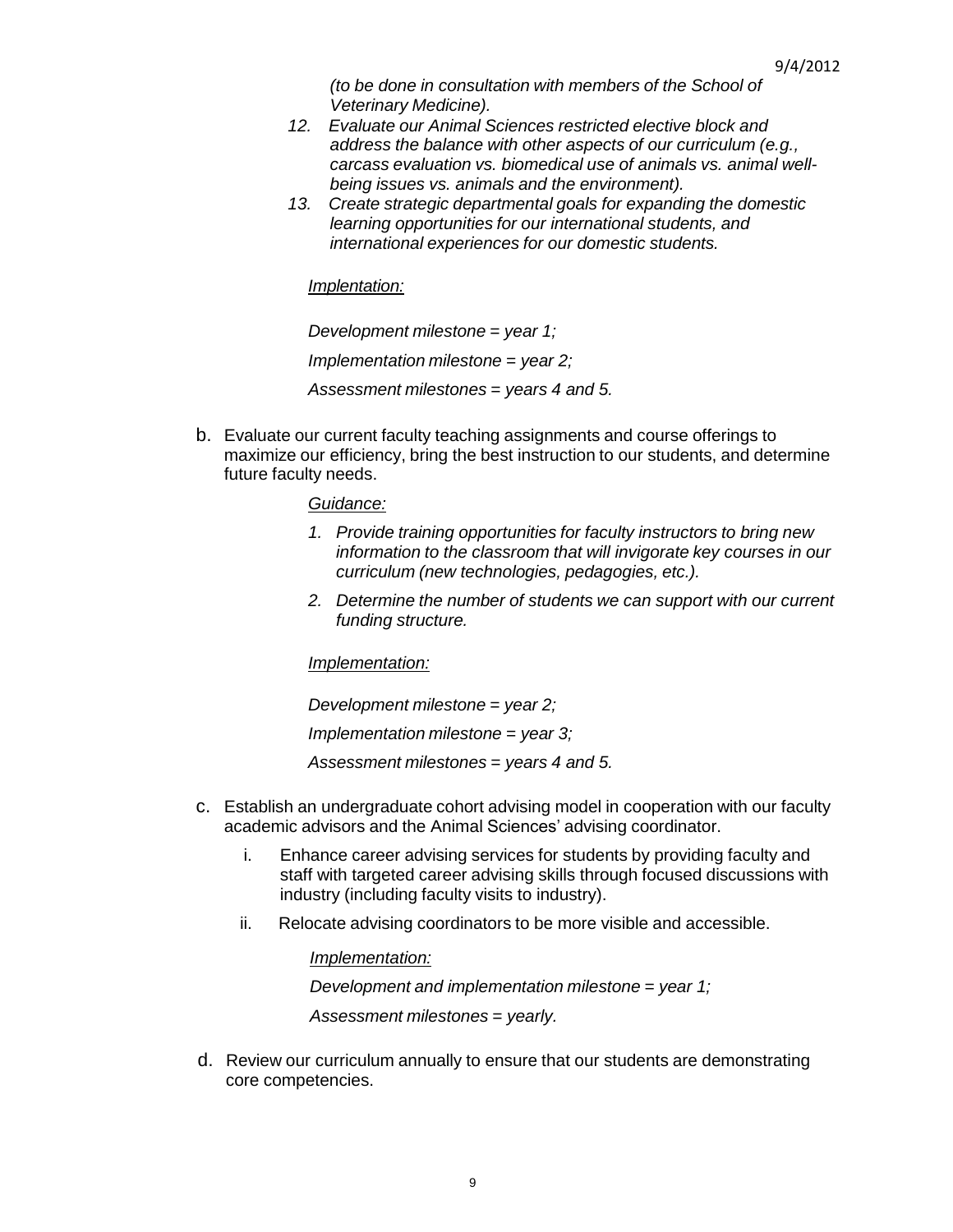### *Guidance:*

*Have the graduate secretary schedule annual progress meetings with the respective graduate advisory committees (improve grad committee effectiveness).*

*Implementation milestone = year 3;*

*Assessment milestones = yearly.*

## *2) Develop an awareness and appreciation of livestock production and the science in Animal Sciences among students and its relevance to their careers.*

### **Actions:**

a. Integrate emerging scientific technologies into our curriculum that are relevant to livestock and poultry species.

> *Implementation: Development milestone = year 1; Implementation milestone = year 2; Assessment milestones = years 4 and 5.*

b. Educate students in the traditional livestock and poultry species and, where appropriate, use examples that relate to non-livestock animal species.

> *Implementation: Development milestone = year 1; Implementation milestone = year 2; Assessment milestones = years 4 and 5.*

c. Increase opportunities for students to interact with relevant industries (e.g., from food animal to biomedical research).

> *Implementation: Development milestone = year 1; Implementation milestone = year 2; Assessment milestones = years 4 and 5.*

### *3) Incorporate experiential learning in all aspects of the curriculum.*

### **Actions:**

a. Define and develop a true capstone experience for all Animal Sciences majors.

*Implementation: Development milestone = year 2; Implementation milestone = year 3; Assessment milestones = years 4 and 5.*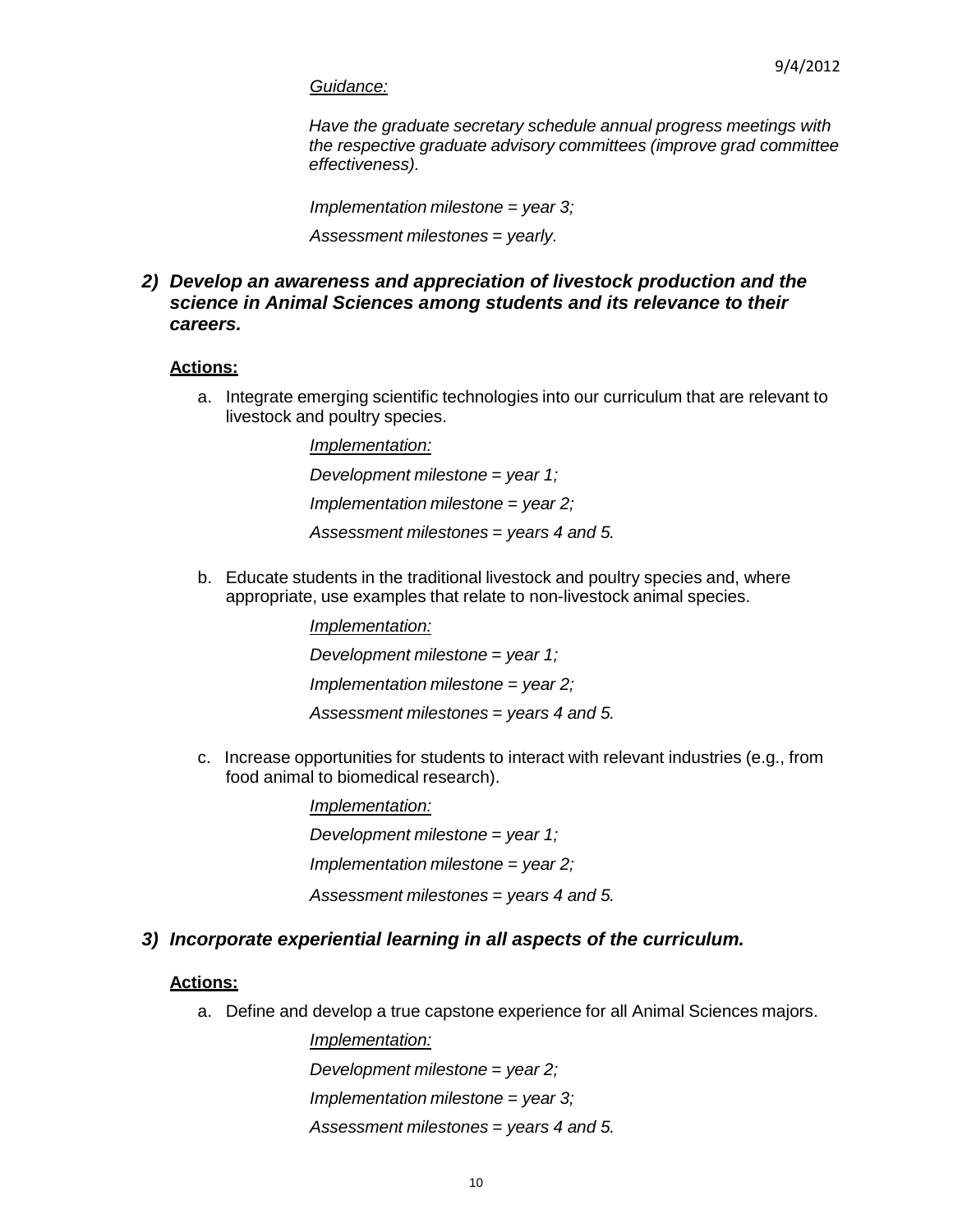- b. Implement a problem-based approach involving the Grand Challenge issues across the four-year curriculum.
	- i. Strengthen the problem-based learning approach by bringing Extension and industry experiences ("on the farm" and "in the cooler"), case studies, and other learning methods into the classroom.
	- ii. Enhance service learning opportunities within the curriculum (e.g., international, domestic, and campus-based community outreach programs).

*Implementation: Development milestone = year 2; Implementation milestone = year 3; Assessment milestones = years 4 and 5.*

c. Require an experiential learning activity (e.g., internship, externship, independent research project, work experience, teaching assistantship) of all Purdue Animal Sciences graduates.

*Guidance:*

*1. Define and decide who will track it.*

*Implementation:*

*Development milestone = year 1;*

*Implementation milestone = year 2;*

*Assessment milestones = years 4 and 5.*

## *4) Create a set of core competencies and uniform expectations for all graduate students.*

### **Actions:**

- a. Create a Reformation of Graduate Academic Programs (RGAP) Task Force responsible for implementing a complete curriculum overhaul consistent with the spirit of the College of Agriculture learning outcomes.
	- i. Define learning outcomes for both MS and PhD students.
	- ii. Establish core competencies. Core classes should be at early MS level to foster graduate student interactions, outside of their lab and specific research areas, and to include an understanding of livestock production systems. Core classes for PhD students could include ethics, seminar, grant writing, statistics, participation in journal club, TA and/or Extension experience(s).
	- iii. Conduct a faculty survey to facilitate establishment of a basic preliminary exam to evaluate core competencies and a timeline to reduce inconsistencies across students.
	- iv. Create strategic departmental goals for expanding the domestic learning opportunities for our international students, and international experiences for our domestic students.
	- v. Create a mechanism that allows student evaluations of graduate TA's.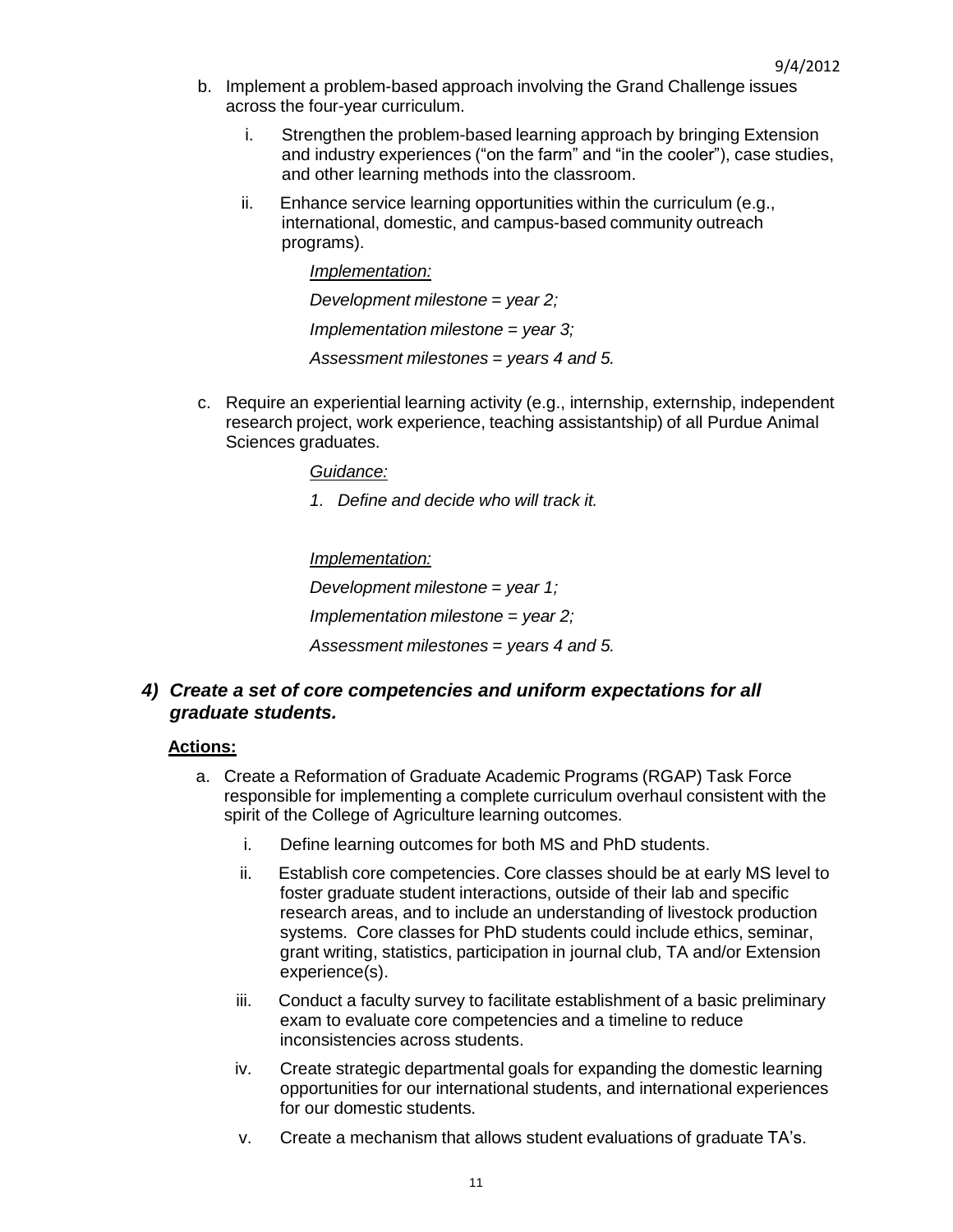### *Guidance:*

- *1. Re-evaluate 500 level course expectations and competencies to meet this objective.*
- *2. Increase distance education offerings and multi-university collaborations.*
- *3. Create a first year PhD critical evaluation competency course that also introduces students to all Animal Sciences discipline areas, including animal production.*
- *4. Actively develop joint-listed/multi-departmental offerings such as biological statistics.*
- *5. Consider comments regarding time commitments and funding of TA's, value of teaching experience, departmental citizenship, etc.*

### *Implementation:*

*Development milestone = year 1; Implementation milestone = year 2; Assessment milestones = years 4 and 5.*

b. Assign faculty to teach graduate courses that match core competencies and the Grand Challenge areas.

> *Implementation: Development milestone = year 2; Implementation milestone = year 3; Assessment milestones = years 4 and 5*

c. Create experiential learning opportunities for graduate students.

### *Guidance:*

- *1. Involve graduate students in Extension programming.*
- *2. Encourage involvement in industry board meetings / conferences / ASREC operations committees, etc.*
- *3. Encourage professional society involvement (volunteering for committees, board representation, etc.).*
- *4. Identify and capitalize on funding opportunities for travel funds to meetings.*
- 5. *Incorporate time for industry internships.*
- 6. *Expand international exchange opportunities.*

# *Implementation:*

*Development milestone = year 1;*

*Implementation milestone = year 2;*

*Assessment milestones = years 4 and 5.*

*5) Increase awareness of Purdue Animal Sciences graduate program and recruitment of quality students.*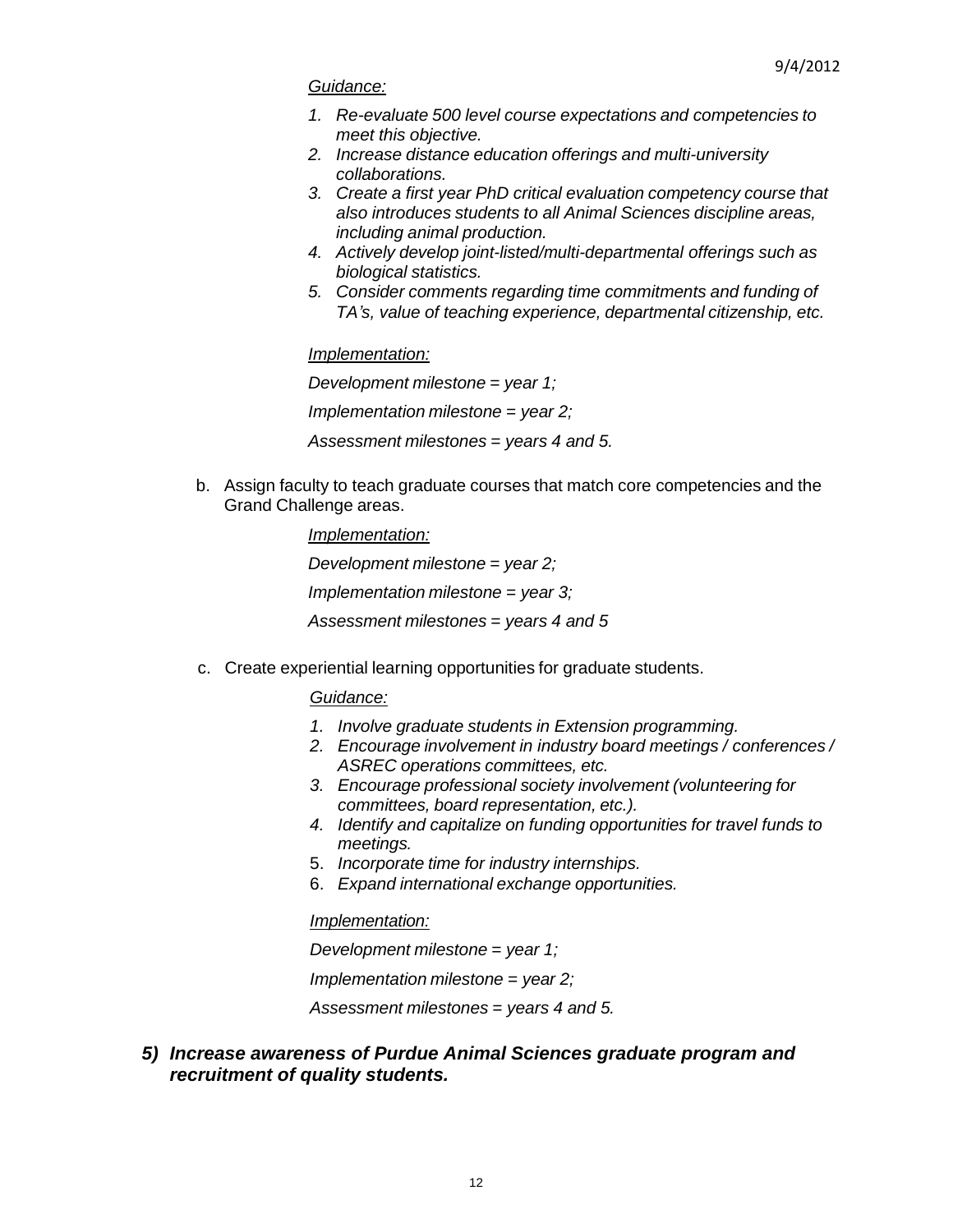### **Actions:**

- a. Creat e a coordinated recruiting program.
	- i. Create endowed graduate scholarships and named fellowships for recruiting purposes.
	- ii. Obtain new revenue streams to fund travel of promising graduate students to campus for recruitment.
	- iii. Continue and expand existing summer research programs with international and domestic partner universities.

*Implementaion: Development milestone = year 1; Implementation milestone = year 2; Assessment milestones = years 4 and 5.*

b. Develop bridging funds to allow for timing of available graduate applicant pool vs. grant funding cycles and to be competitive with fellowship funding.

> *Implementation: Development milestone = year 2; Implementation milestone = year 3; Assessment milestones = years 4 and 5.*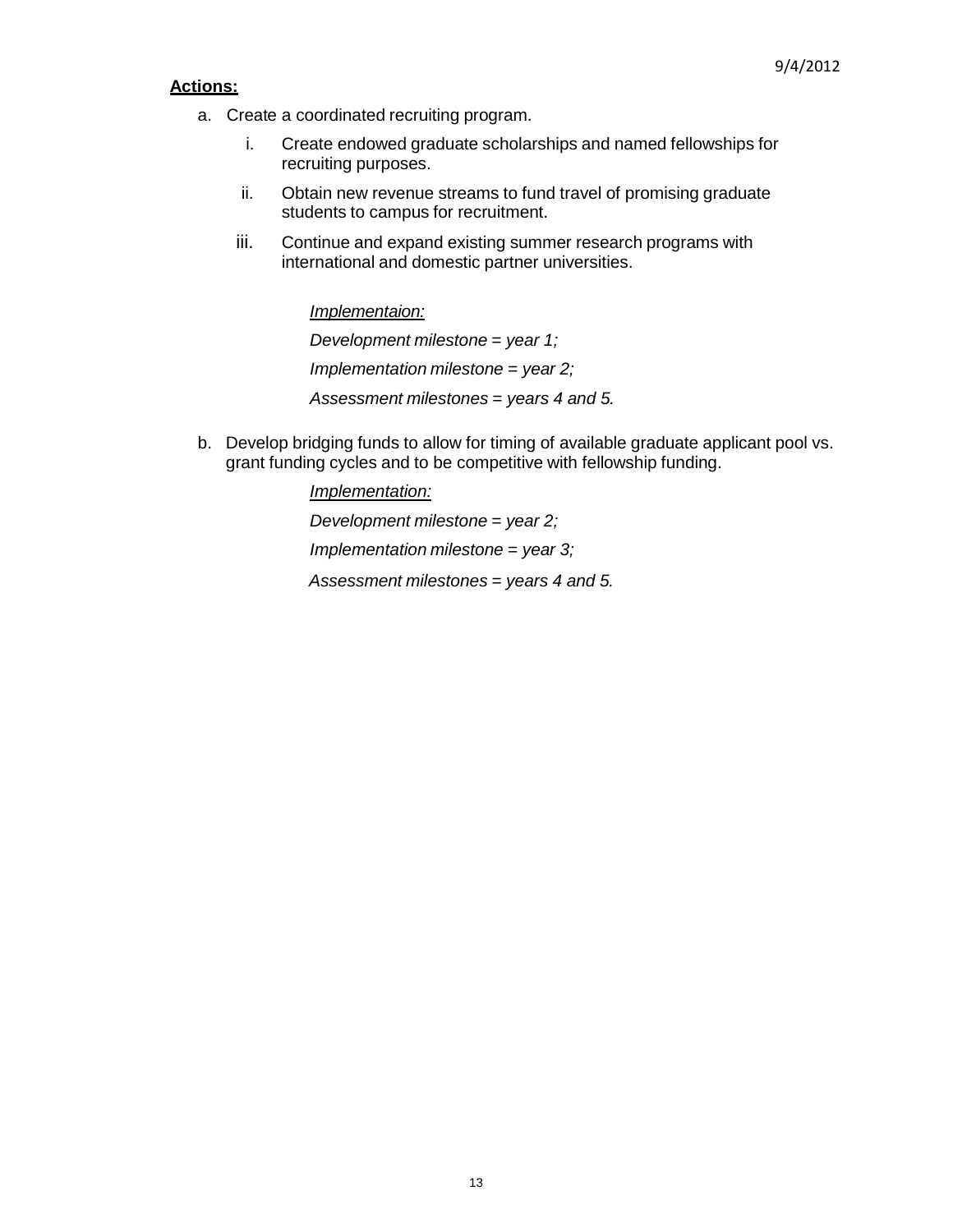# *"OUR SCIENCE"*

# *Goal: Foster/create a culture of scholarship across the department enabling growth of high-impact discovery programs that address Grand Challenges of Animal Sciences.*

## **Initiatives:**

*1) Develop a departmental focus that establishes national and global preeminence in addressing Grand Challenges in Animal Sciences and finding solutions.*

### **Actions:**

a. Create an endowed faculty chair and graduate stipends focused on Grand Challenges.

### *Guidance:*

- *1. Pursue one of the Dean's 4 rotating named chair positions*
- *2. Establish a strategic group to create the justification and implementation.*

### *Implementation:*

*Development milestone = year 2; Implementation milestone = year 3; Assessment milestones = years 4 and 5.*

b. Position ourselves to anticipate, influence, and capitalize on strategic reinvestment initiatives for capital improvement and strategic faculty hires.

> *Implementation: Development milestone = year 2; Implementation milestone = year 3; Assessment milestones = years 4 and 5.*

*2) Create an environment of flexibility that allows the department to effectively and rapidly respond to emerging issues and challenges in Animal Sciences.*

### **Actions:**

a. Create a structure for rapid communication of industry and granting agency priorities and the development of integrated teams.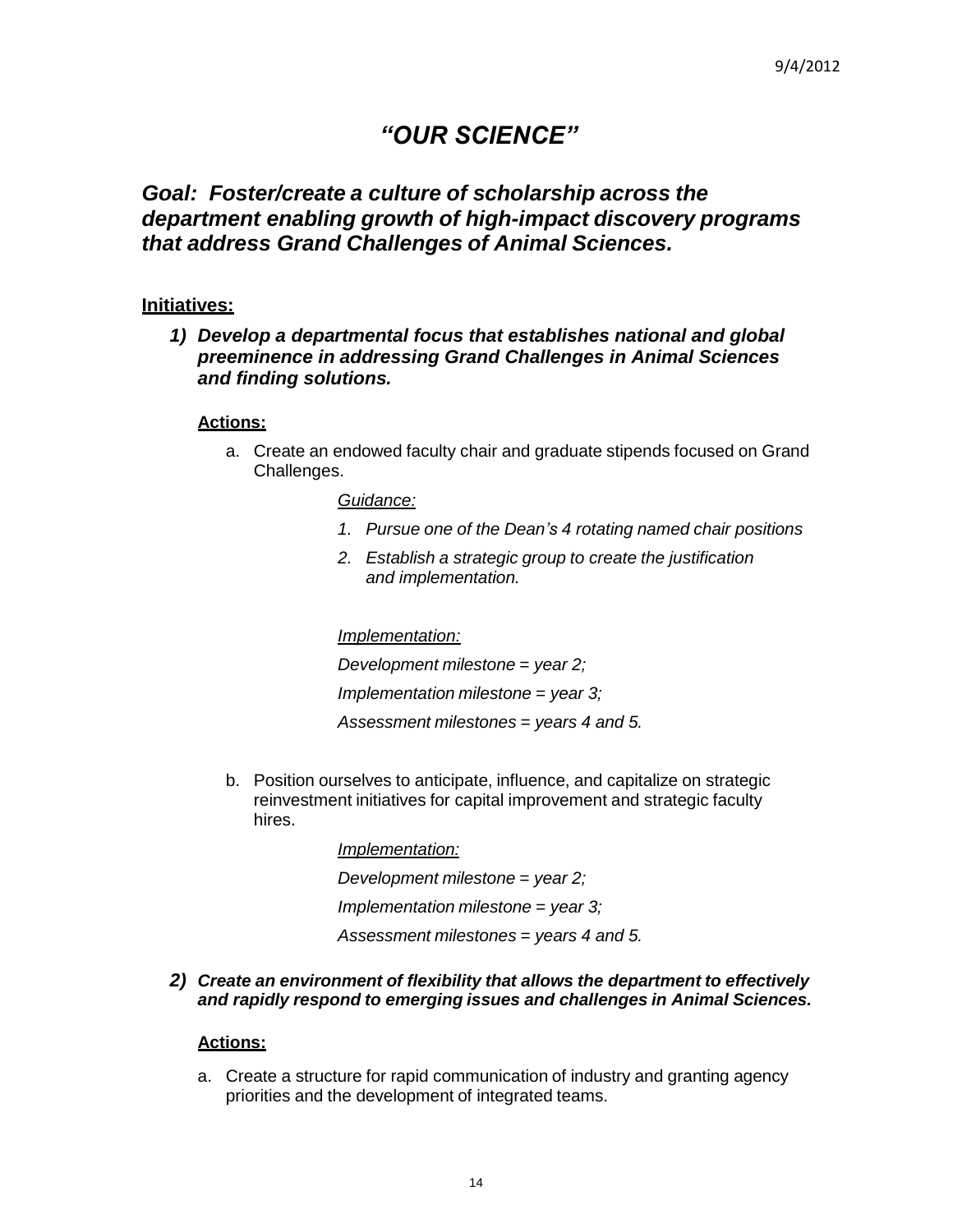#### *Guidance:*

*Create a specialized topic-centered seminar series that would include Extension seminars relaying stakeholder issues.*

*Implementation:*

*Development milestone = year 2; Implementation milestone = year 3; Assessment milestones = years 4 and 5.*

b. Improve our collective awareness of seed funding opportunities across the university system in order to collect key preliminary data and make external funding proposals more competitive.

#### *Guidance:*

- *1. Develop a calendar showing annual funding cycles and opportunities from the university, commodity associations, etc. to allow better planning and anticipation of proposal deadlines.*
- *2. Add upcoming research opportunities to faculty meeting agendas every month.*

#### *Implementation:*

*Development milestone = year 1; Implementation milestone = year 3; Assessment milestones = years 4 and 5.*

c. Identify and obtain funding from traditional and non-traditional external funding sources across the Grand Challenge areas.

> *Implementation: Development milestone = year 1; Implementation milestone = year 3; Assessment milestones = years 4 and 5.*

### *3) Develop strategic partnerships to address Grand Challenges.*

### **Actions:**

a. Establish an industry discovery advisory board to increase visibility and research collaborations between faculty and stakeholders.

> *Implementation: Development milestone = year 1; Implementation milestone = year 3; Assessment milestones = years 4 and 5.*

b. Establish corporate/industry sponsored graduate stipends and research support.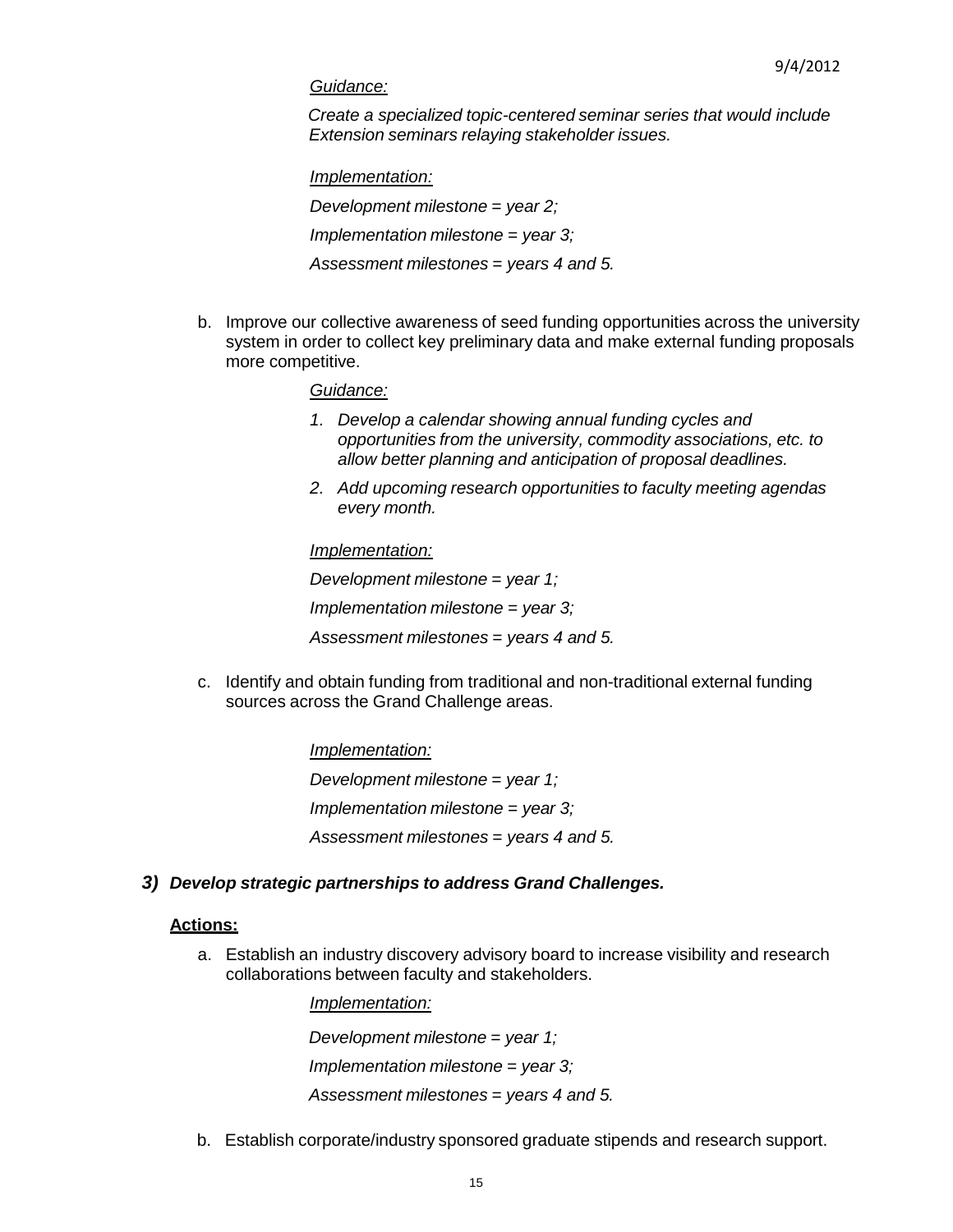# *Implementation:*

*Development milestone = year 2; Implementation milestone = year 3; Assessment milestones = years 4 and 5.*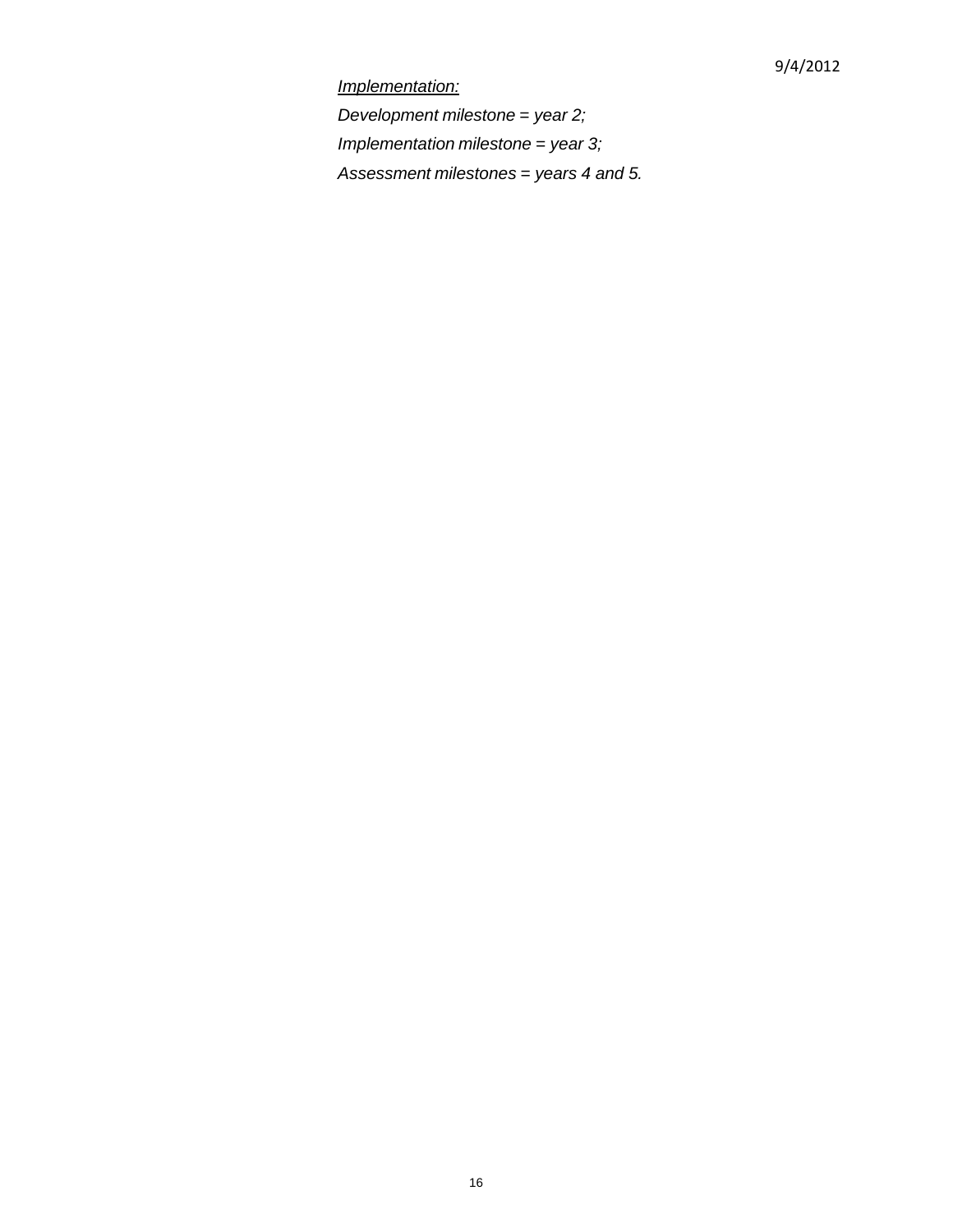# *"OURSELVES"*

# *Goal: Exemplify and embody a respectful and inclusive departmental culture that results in collective contributions towards our missions.*

## **Initiatives:**

# *1) Create a working environment and structure that maximizes the department's ability to address Grand Challenges in Animal Sciences through effective integration of discovery, learning, and engagement.*

## **Actions:**

- a. Develop and implement a comprehensive strategy for internal communication that fosters interaction and integration within the department.
	- i. Create an Internal Communication Task Force that works with a hired consultant/professional to improve internal communication.

*Implementation:*

*Development milestone = year 1; Implementation milestone = year 2;*

*Assessment milestones = years 4 and 5.*

- b. Identify current and future needs for multi-user departmental equipment and facilities (e.g., core equipment laboratory, meat's laboratory, livestock arena, replacement/renovation of ASREC buildings).
	- i. Develop and implement a plan for purchasing, replacing, maintaining, and oversight of core equipment and facilities.

*Guidance:*

- *1. Create an inventory list of core facilities and multi-user equipment.*
- *2. Create a list of needed equipment and facilities.*
- 3. *Develop a plan to provide personnel that will oversee core equipment and facilities.*
- 4. *Develop a plan for service contracts and maintenance of core equipment and facilities.*

*Implementation:*

*Development milestone = year 1;*

*Implementation milestone = year 2;*

*Assessment milestones = years 4 and 5.*

- c. Create a functional, annual retreat format to increase professional and social facult y interaction that leads to team building.
	- i. Share individual discovery, learning, and engagement programs.
	- ii. Provide opportunities for informal social interactions.
	- iii. Focus discussions around Grand Challenges.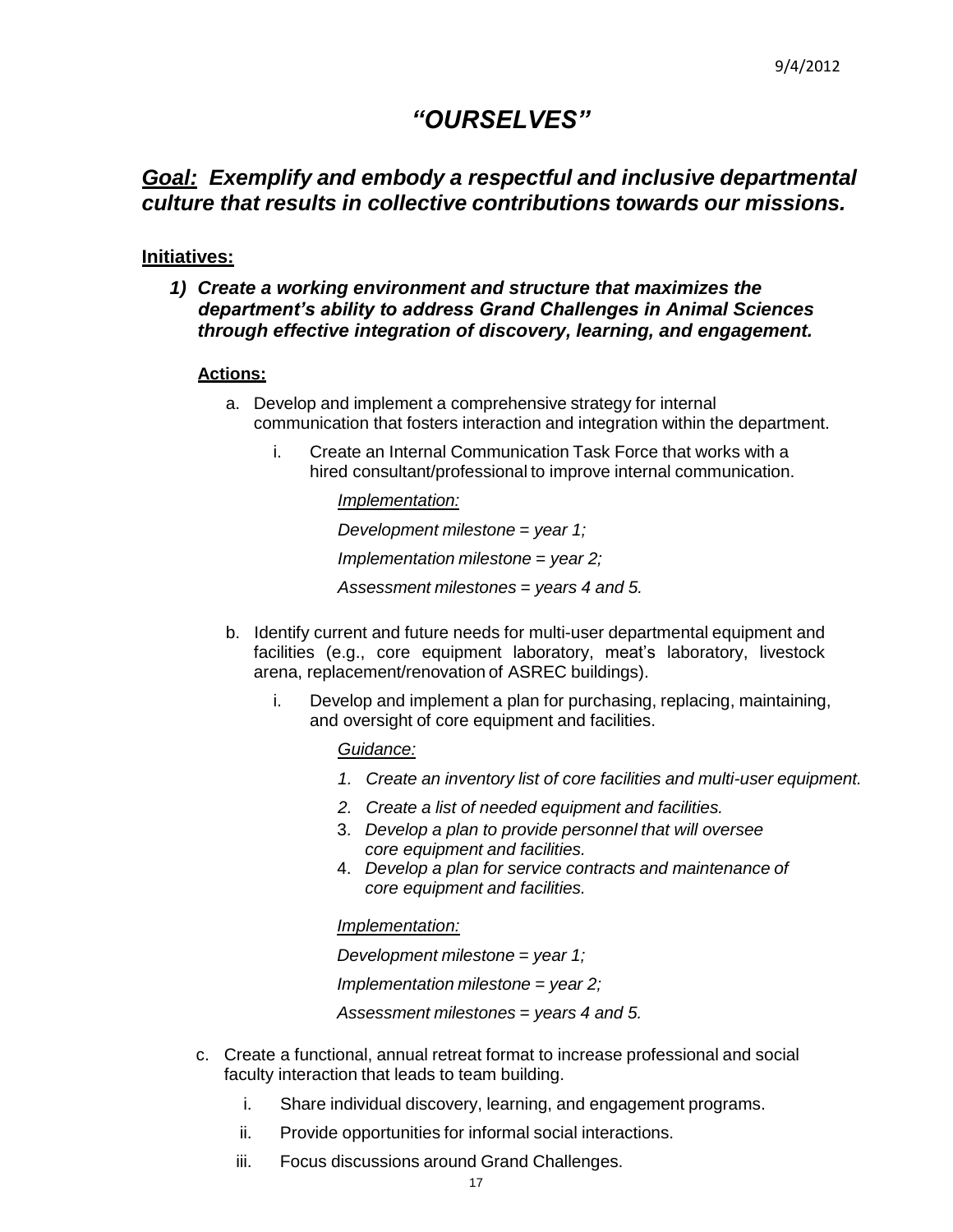- iv. Foster professional development (e.g., communication, diversity, leadership, team building).
- v. Provide transparency of strategic plan implementation process and progress
	- 1) *Which of our objectives and major activities are we accomplishing?*
	- 2) *What has been the impact of our efforts? What new capacity have we built?*
	- 3) *Which of our objectives are we not getting or making headway on? Why?*
	- 4) *What lessons are we learning about planning and implementing our work?*
	- 5) *What changes or course corrections do we need to make at this point?*
	- 6) *Have there been significant changes inside or outside the department that we need to consider as we plan for the future?*

#### *Guidance:*

*1. Consider over-night, 2 day retreat format.*

#### *Implementation:*

#### *Development and implement milestone = year 1;*

*Assessment milestones = yearly.*

d. Redefine our departmental seminar series format to increase faculty interaction and collegiality.

*Guidance:*

- *1. ANSC 68100 topics need more widespread audience appeal.*
- *2. Enhance faculty commitment to graduate education.*
- *3. Should there be a difference between departmental vs. specialized seminar participation?*
- *4. Provide advanced Outlook Calendar invitations to seminars, LouJa, Celebration of Science, Book-Harmon, DAA, etc. at least 1 month prior to event.*

*Implementation:*

*Development and implement milestone = year 1;*

*Assessment milestones = yearly.*

e. Initiate regular discussion forums on scholarship and excellence in discovery, learning, and engagement and their integration.

*Implementation:*

*Develop and implement milestone = year 1;*

*Assessment milestones = yearly.*

- f. Establish a system for identifying, attracting, and hiring faculty that meets our departmental needs.
	- i. Anticipate and prioritize faculty positions based on the assessed and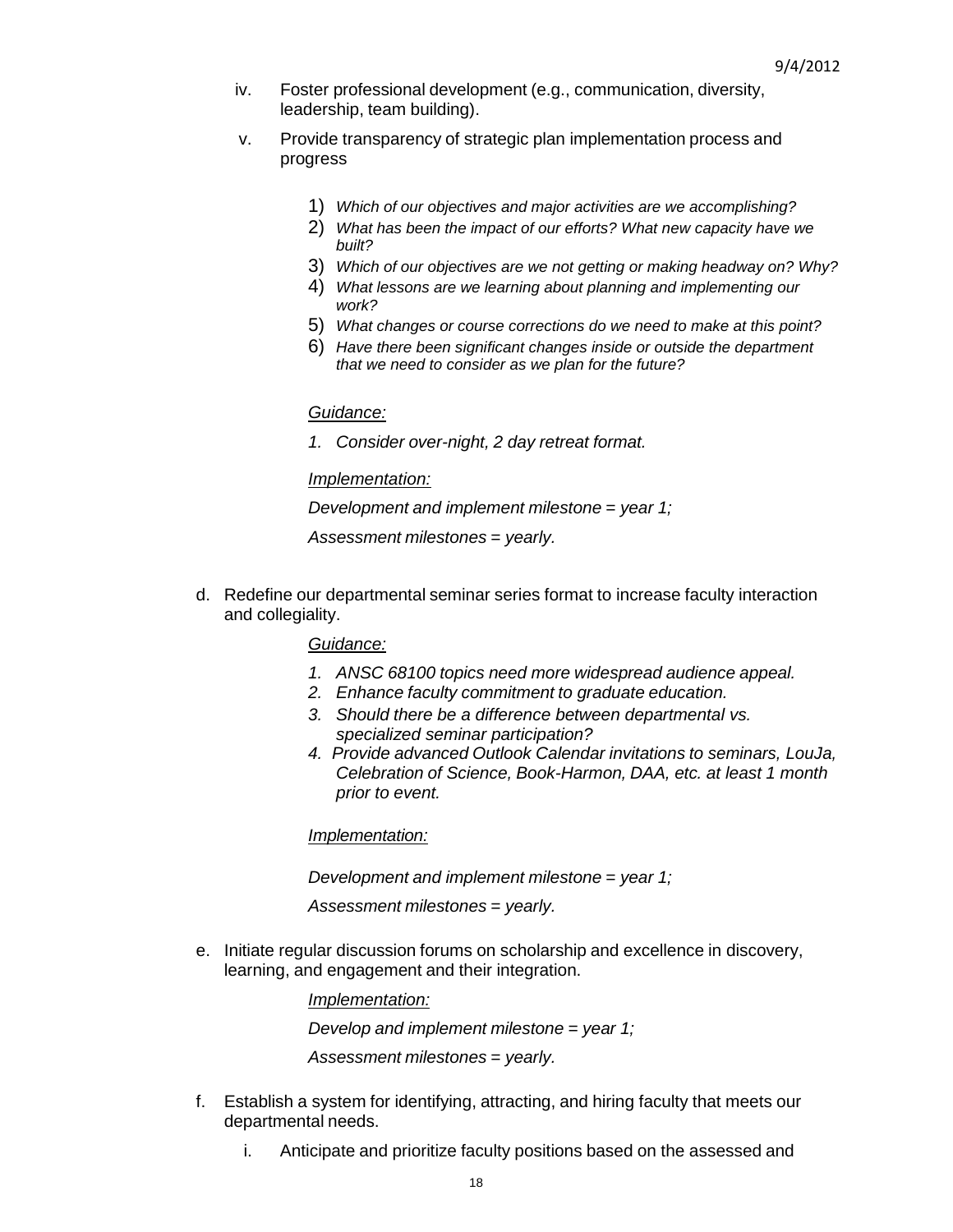focused needs of our department.

- ii. Create *ad hoc* committees to draft job descriptions for identified priority positions that best fit the needs of our department.
- iii. Attract creative faculty with the capacity to rapidly respond, both as an individual and as part of a team, that are not only great scientists, but also a good fit for the department by demonstrating a passion and enthusiasm to teach and provide solutions for current and emerging challenges.
- iv. Expect faculty members with teaching appointments to engage in teaching within the first year after being hired.

*Implementation:*

*Develop and implement milestone = year 1;*

*Assessment milestones = yearly;*

*Development milestone = year 1.*

g. Design teaching rotations, where appropriate, to keep courses fresh and to facilitate sun-setting of outdated courses.

*Implementation:*

*Development milestone = year 2;*

*Implementation milestone = year 3;*

*Assessment milestones = years 4 and 5.*

## *2) Strengthen our formal and informal mentoring efforts to empower and support faculty and staff integration into, and success within, the department.*

#### **Actions:**

- a. Define excellence and scholarship in discovery, learning, engagement, and their integration, and use these definitions in performance evaluations and in promotion and tenure considerations.
- b. Expect all faculty to develop programs with some integration across discovery, learning, and engagement.

*Implementation:*

*Develop and implement milestone = year 1;*

*Assessment milestones = yearly.*

c. Cultivate, measure, and reward excellence in discovery, learning, engagement, and their integration in mid-career development initiatives and post-tenure review discussions.

> *Implementation: Development milestone = year 1; Implementation milestone = year 2; Assessment milestones = years 4 and 5.*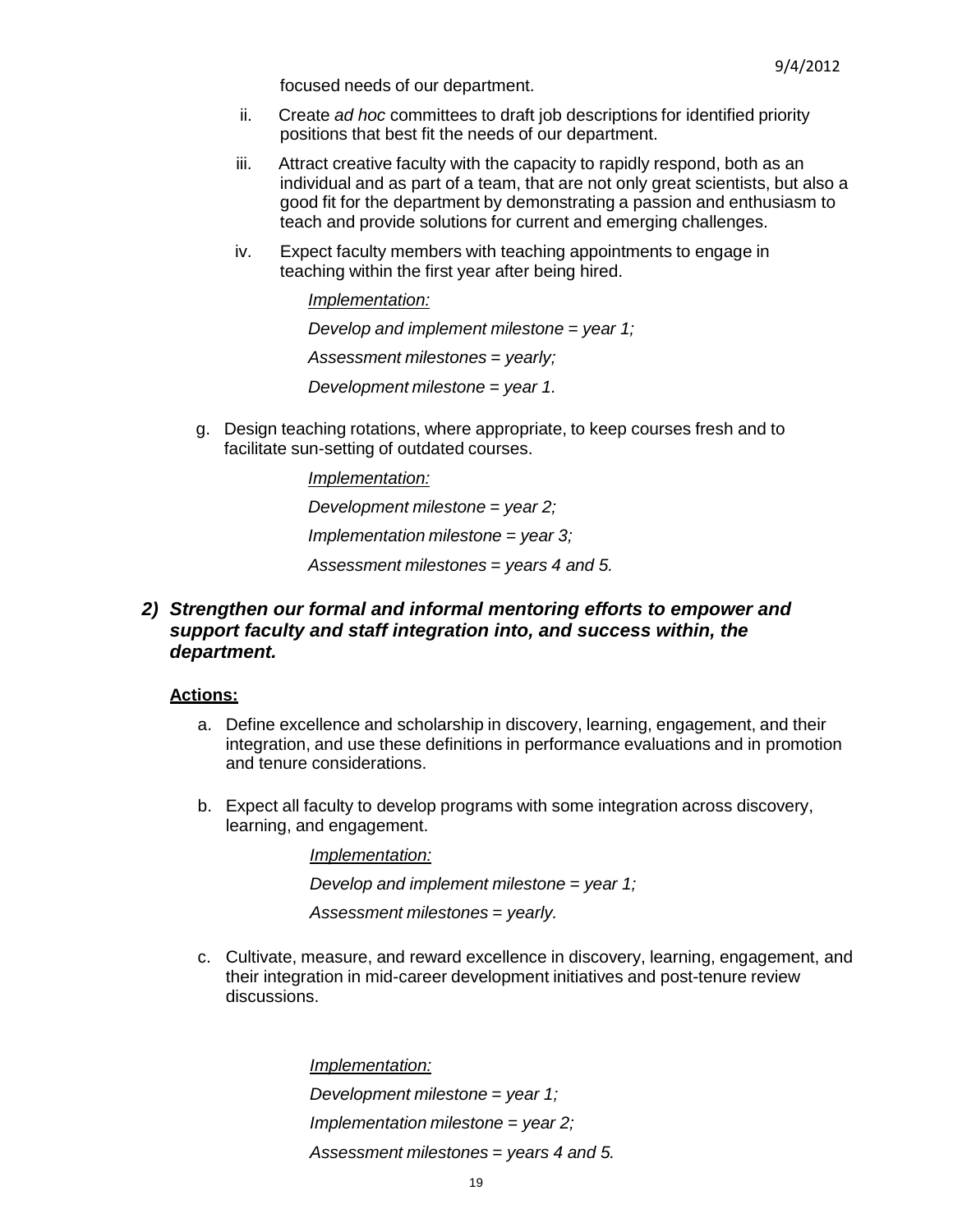d. Provide an effective, annually reviewed mentoring program for faculty using the Purdue Animal Sciences mentoring guidelines.

> *Implementation: Implementation milestone = year 1; Assessment milestones = yearly.*

e. Encourage participation in teaching and leadership workshops within and outside the university, as well as other mentoring opportunities for teaching.

> *Implementation: Implementation milestone = year 1; Assessment milestones = yearly.*

f. Encourage staff to participate in professional development programs on and off campus.

> *Implementation: Implementation milestone = year 1; Assessment milestones = yearly.*

g. Develop nominations of faculty, staff, and students for state, national, and international awards and leadership positions when appropriate.

*Guidance:*

*1. Create a departmental recognition reward mechanisms for teams, exciting discoveries, development of novel solutions, outstanding teacher, counselor, etc.*

*Implementation:*

*Implementation milestone = year 1;*

*Assessment milestones = yearly.*

*3) Broaden the academic, societal, and world view of faculty and staff to enhance their understanding of departmental needs and prepare them to become good departmental citizens.*

## **Actions:**

a. Clearly define job descriptions and roles for all staff and distribute to all faculty.

*Implementation: Development milestone = year 1; Implementation milestone = year 2; Assessment milestones = years 4 and 5.*

b. Develop a culture in which departmental citizenship roles are expected, understood, and appreciated.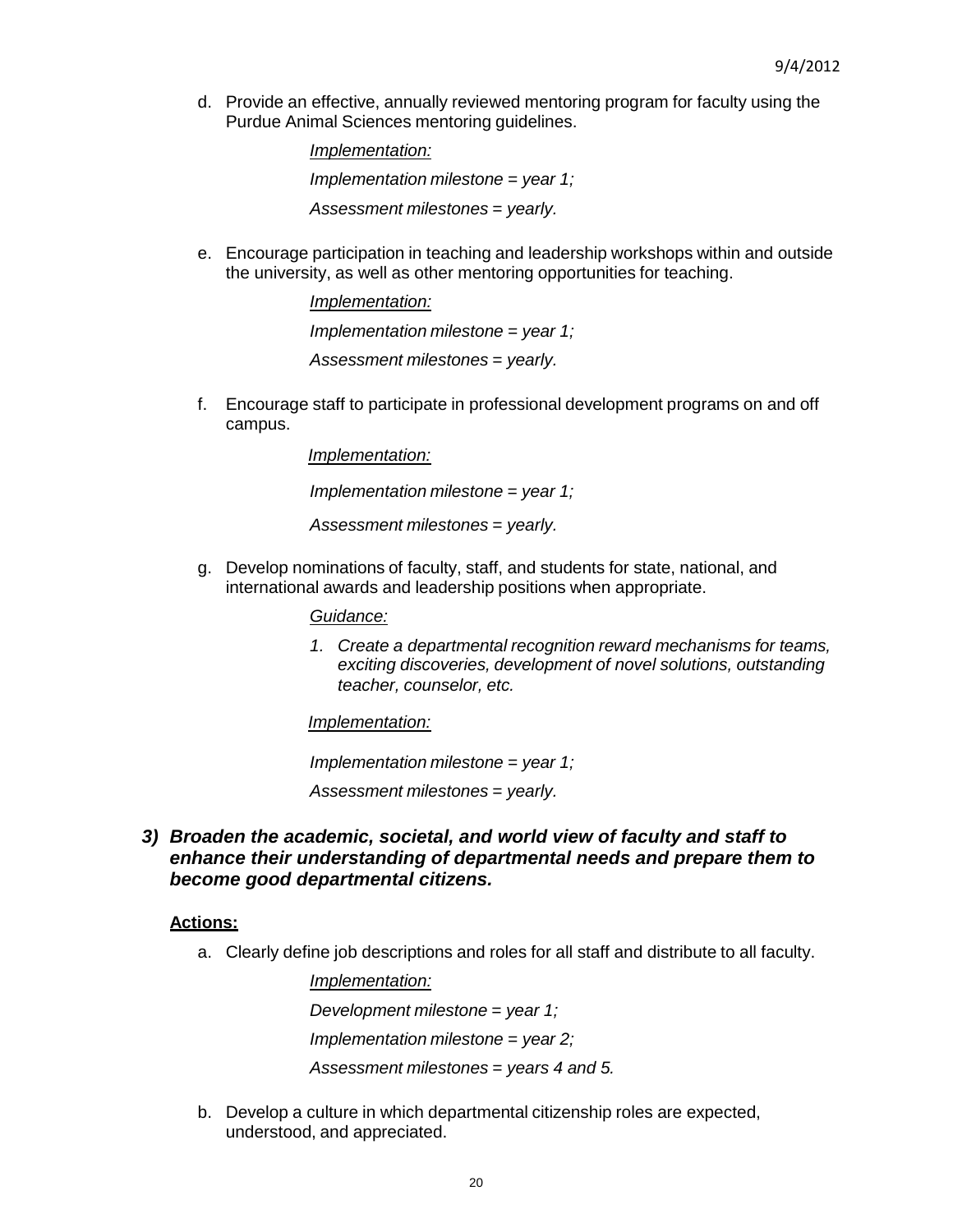*Implementation:*

*Development milestone = year 1; Implementation milestone = year 2; Assessment milestones = years 4 and 5.*

c. Clearly define expectations of faculty and staff in terms of participation in department events such as seminars, forums, student events, and alumni events.

### *Guidance:*

- *1. Department Head communicate expectations and involvement in activities that are appropriate to create critical mass.*
- 2. *Department Head make individual participation expectations.*
- *3. Department Head use Outlook Calendar to schedule departmental events well in advance.*

*Implementation: Development milestone = year 1; Implementation milestone = year 2; Assessment milestones = years 4 and 5.*

d. Develop a master plan for Animal Sciences faculty involvement in obtaining the new Animal Sciences building.

> *Implementation: Development milestone = year 1; Implementation milestone = year 2; Assessment milestones = years 4 and 5.*

e. Create internal recognition mechanisms for service on departmental, society, and industry boards and committees.

> *Implementation: Development milestone = year 1; Implementation milestone = year 2; Assessment milestones = years 4 and 5.*

# *4) Expect a culture of mutual awareness, respect, and inclusiveness.*

## **Actions:**

a. Create a Climate Task Force involving external participation to develop and embrace a program where diversity is appreciated and respected across the department.

> *Implementation: Development milestone = year 1; Implementation milestone = year 2;*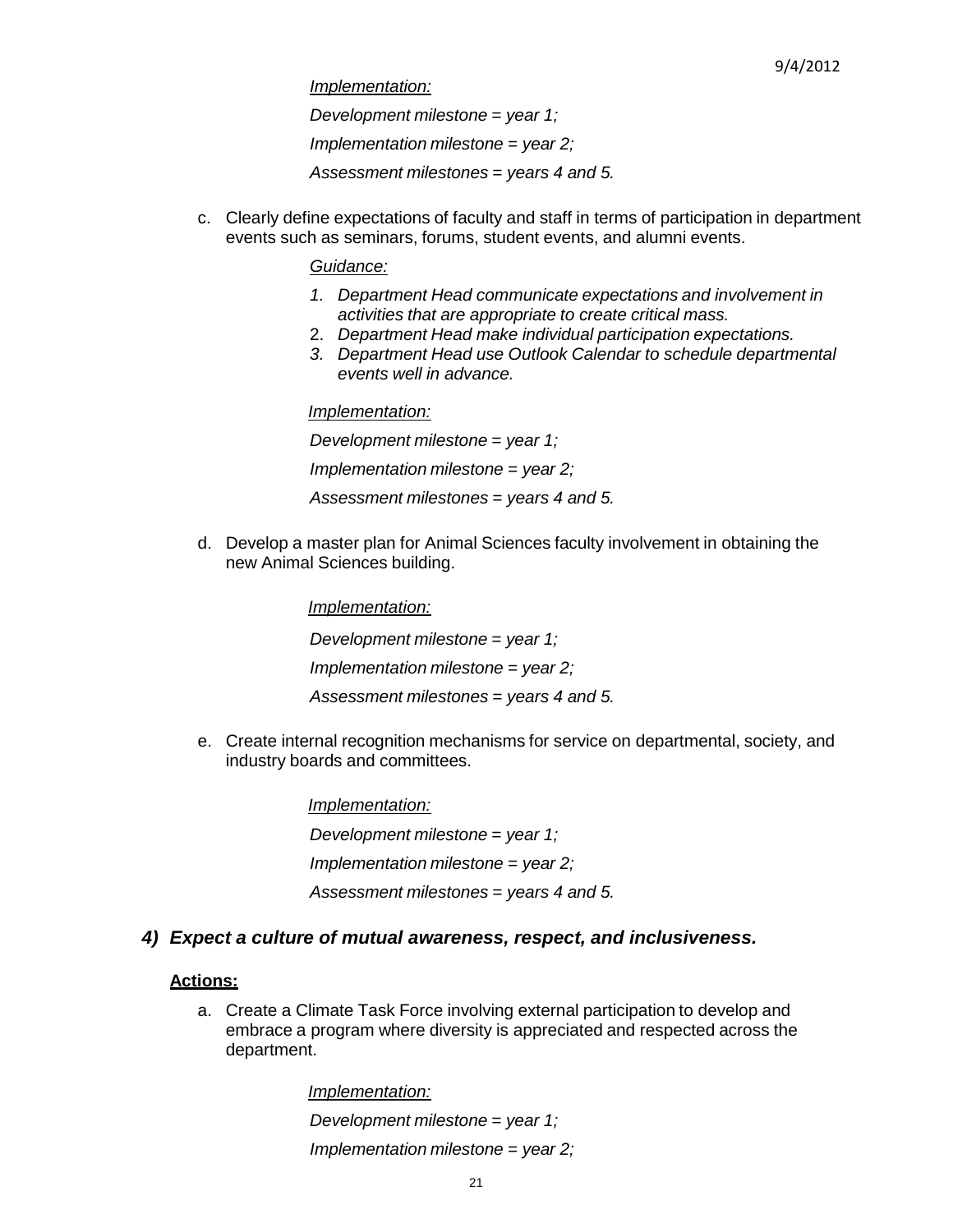### *Assessment milestones = years 4 and*

b. Partner with existing programs that embrace cultural and gender diversity issues. Expect and recognize participation in these programs.

### *Guidance:*

- *1. Department Head has to implement plan and reward leadership in these areas.*
- *2. Create departmental format that makes this is a departmental function and way of doing business.*
- *3. Invite model graduate students from our professional meetings to give seminars that demonstrate diversity.*
- *4. Invite successful professionals to provide graduate and undergraduate seminars that address diversity, science, and "why I choose academia/science as a career".*

### *Implementation:*

*Development and implementation milestone = year 1.*

*Assessment milestones = yearly.*

c. Develop understanding, respect, and appreciation for the diverse programmatic efforts across missions.

### *Guidance:*

- *1. Present team updates and reports as part of faculty meetings (~5- 10 min).*
- *2. Hold proposal development meetings in response to newly released RFPs.*

#### *Implementation:*

*Development and implementation milestone = year 1;*

*Assessment milestones = yearly.*

## *5) Redefine our relationships and roles with key partner departments and universities to improve programming and reduce redundancy.*

### **Actions:**

a. Assess current and future programming with other departments.

#### *Guidance:*

- *1. Determine the relative merit of current and proposed youth programs and define the roles of Animal Sciences and Youth Development and Agricultural Education in youth education programs.*
- *2. Enhance collaboration with the College of Veterinary Medicine across research, teaching, and Extension.*
- *3. Forestry and Natural Resources collaboration in aquaculture and wildlife biology in education programs.*
- *4. Build on the strengths in the Agriculture Economics Department to better understand the economic ramifications of our research findings.*
- *5. Build stronger relations and collaborations with Food Science in*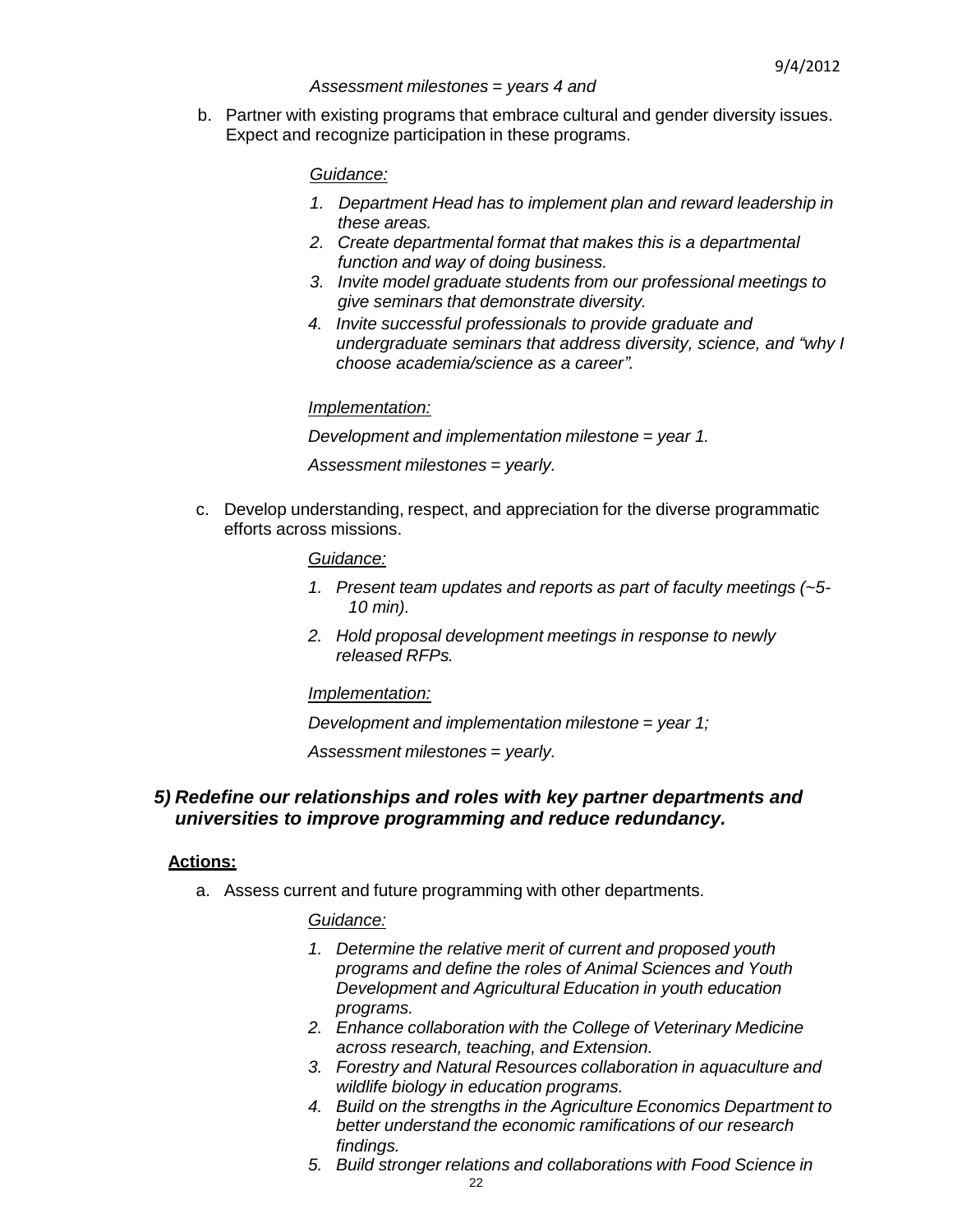*the areas of research, teaching and Extension.*

*Implementation:*

*Development milestone = year 1; Implementation milestone = year 2; Assessment milestones = years 4 and 5.*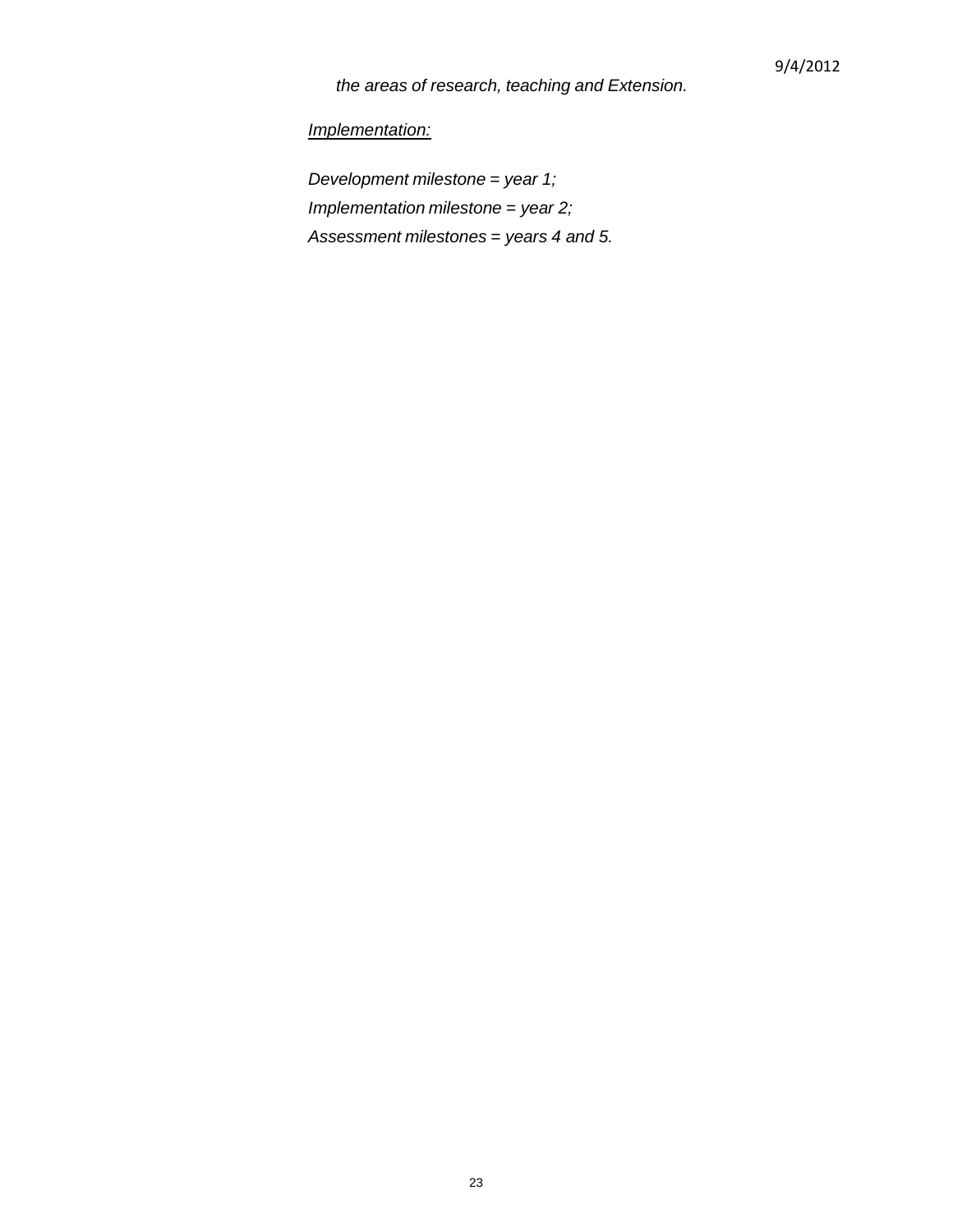### Our World - Metrics

| Location Category                                                      | Responsible                              | Reporter  |
|------------------------------------------------------------------------|------------------------------------------|-----------|
| 1 Hire external communication consultant                               | Department Head                          | Departmer |
| Create external communication task force                               | Department Head                          | Departmer |
| Create a template for reporting                                        | <b>Strategic Plan Steering Committee</b> | Departmer |
| Create annual report                                                   | Department Head                          | Departmer |
| Create base-line in first year                                         | <b>Strategic Plan Steering Committee</b> | Departmer |
| Access to major species commodity leadership, %                        | In reporting mechanism                   | Departmer |
| Allied industry partnerships, no.                                      | In reporting mechanism                   | Departmer |
| State boards and committees, no.                                       | In reporting mechanism                   | Departmer |
| National boards and committees, no.                                    | In reporting mechanism                   | Departmer |
| International boards and committees, no.                               | In reporting mechanism                   | Departmer |
| Invited industry presentations, no.                                    | In reporting mechanism                   | Departmer |
| Extension press releases, no.                                          | In reporting mechanism                   | Departmer |
| Research press releases, no.                                           | In reporting mechanism                   | Departmer |
| Extension publications, no.                                            | In reporting mechanism                   | Departmer |
| Journal publications, no.                                              | In reporting mechanism                   | Departmer |
| 2 Define and prioritize stakeholder groups                             | In reporting mechanism                   | Departmer |
| 2 Integrated (R,T,E) grants, faculty no.                               | In reporting mechanism                   | Departmer |
| 2 Integrated (R,T,E) grants awarded, no.                               | In reporting mechanism                   | Departmer |
| 2 Integrated $(R,T,E)$ grants awarded, \$                              | In reporting mechanism                   | Departmer |
| 2 AnSc led species and integrated group meetings, no.                  | In reporting mechanism                   | Departmer |
| 2 Training programs created for Extension Educator specialization, no. | In reporting mechanism                   | Departmer |
| 2 Pay-for-service programs, \$                                         | In reporting mechanism                   | Departmer |
| 2 Industry support for Extension programs, \$                          | In reporting mechanism                   | Departmer |
| 3 Define and prioritize non-ag. Audiences                              | In reporting mechanism                   | Departmer |
| 3 Non-ag. Audience programs (K-14), no.                                | In reporting mechanism                   | Departmer |
| 3 Re-evaluate relationship with YDAE                                   | Annual Department Retreat                | Departmer |
| 3 Re-evaluate relationship with FS                                     | Annual Department Retreat                | Departmer |
| 3 Re-evaluate relationship with Bchm                                   | Annual Department Retreat                | Departmer |
| 3 Re-evaluate relationship with Vet Med                                | Annual Department Retreat                | Departmer |
| 3 Re-evaluate relationship with FNR                                    | Annual Department Retreat                | Departmer |
| 3 Re-evaluate relationship with AgEc                                   | Annual Department Retreat                | Departmer |
| 3 Develop an on-campus service class for non-animal students           | <b>URAP</b>                              | Departmer |
| 4 Develop an impact survey instrument                                  | Extension Coordinator                    | Extension |
| 4 Develop list of methodology examples for impact assessment           | Extension Coordinator                    | Extension |
| Impact assessed programs, no.                                          | Extension Coordinator                    | Extension |
| 4 Individual program assessment, quantification of behavior changes    | <b>Extension Coordinator</b>             | Extension |

Department Head Department Head Department Head Department Head Department Head Department Head Department Head Department Head Department Head Department Head Department Head Department Head Department Head Department Head Department Head Department Head Department Head Department Head Department Head Department Head Department Head Department Head Department Head Department Head Department Head Department Head Department Head Department Head Department Head Department Head Department Head Department Head Extension Coordinator Extension Coordinator Extension Coordinator Extension Coordinator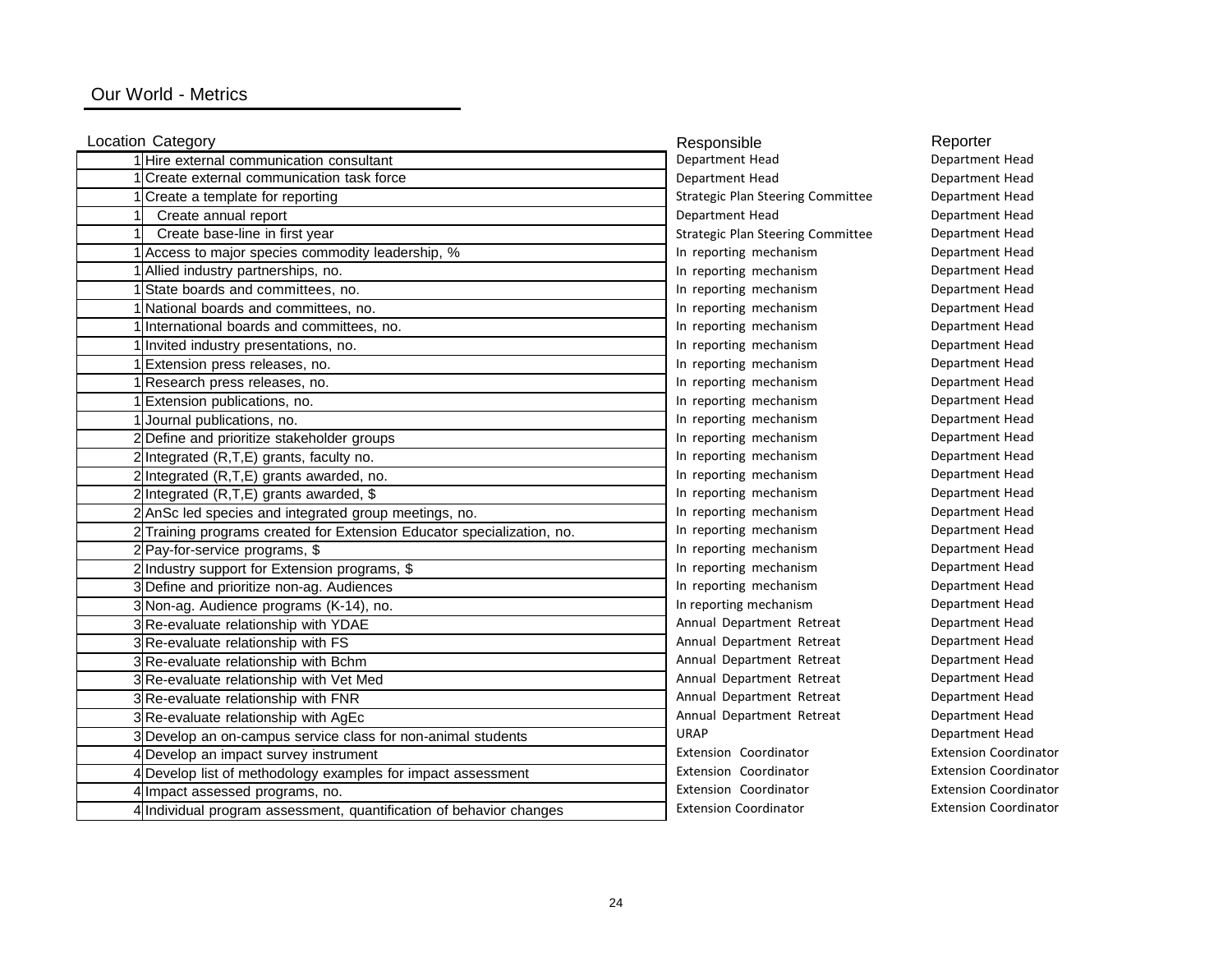### Our Students - Metrics

| Location Category                                                                            | Responsible                      | Reporter                |
|----------------------------------------------------------------------------------------------|----------------------------------|-------------------------|
| 1 Define core competencies                                                                   | <b>URAP</b>                      | Department Head         |
| 1 Develop a list of future faculty/staff teaching needs to hire                              | <b>URAP</b>                      | Department Head         |
| 1 Determine courses needed, redundancies, prerequisites                                      | <b>URAP</b>                      | Department Head         |
| 2 Include emerging scientific technologies relevant to traditional species                   | <b>URAP</b>                      | Department Head         |
| 2 Incorporate traditional specie examples in every course                                    | <b>URAP</b>                      | Department Head         |
| 2 Student opportunities and experiences with relevant industries                             | <b>URAP</b>                      | Department Head         |
| 3 Define and develop a true capstone experience for all student who major in Animal Sciences | <b>URAP</b>                      | Department Head         |
| 3 Continuum of problem-based approach to Grand Challenges (4 yr)                             | <b>URAP</b>                      | Department Head         |
| 3 Animal industry case studies/problem solving in classes                                    | <b>URAP</b>                      | Department Head         |
| 3 Departmental plan for service learning opportunities in the curriculum                     | <b>URAP</b>                      | Department Head         |
| 3 Design a required (curricular) experiential learning activity of all students              | <b>URAP</b>                      | Department Head         |
| 3 Design/revise course(s) for Certificate of Innovation & Entrepreneurship                   | <b>URAP</b>                      | Department Head         |
| 1 Post current syllabi for every course publically by October 15th of each year              | Faculty                          | Department Head         |
| Establish an undergraduate cohort advising model                                             | Faculty                          | Department Head         |
| 1 Review undergraduate curriculum annually, core competencies                                | Faculty                          | Department Head         |
| Expect teaching participation from faculty with teaching appointments                        | Faculty                          | Department Head         |
| 1 Provide training opportunities for teachers and expect participation                       | Faculty                          | Department Head         |
| 1 Undergraduates participating in experiential learning, no.                                 | Reporting Mechanism              | Department Head         |
| Graduate students participating in experiential learning, no.                                | Reporting Mechanism              | Department Head         |
| Students completing Leadership Development Certificate                                       | Reporting Mechanism              | Department Head         |
| Students completing Certificate in Entrepreneurship and Innovation                           | Reporting Mechanism              | Department Head         |
| Student completing internships, work experience, research projects, etc.                     | Reporting Mechanism              | Department Head         |
| Student completing study abroad experience                                                   | Reporting Mechanism              | Department Head         |
| Student completing service learning experience                                               | Reporting Mechanism              | Department Head         |
| Faculty & staff involved in in experiential learning, no.                                    | Reporting Mechanism              | Department Head         |
| Completion of B.S. degree within eight semesters, %                                          | Reporting Mechanism              | Department Head         |
| 1 Student retention in the University into sophomore year, %                                 | Reporting Mechanism              | Department Head         |
| 4 Define learning outcomes for both MS and PhD students.                                     | GRAP                             | Department Head         |
| 4 Establish core competencies for graduate students                                          | GRAP                             | Department Head         |
| 4 Establish MS level livestock production system competency course                           | GRAP                             | Department Head         |
| 4 Establish prelim exam guidelines and timeline                                              | GRAP                             | Department Head         |
| 4 Graduate students completing industry learning experience                                  | GRAP                             | Department Head         |
| 4 Graduate students completing service learning experience                                   | GRAP                             | Department Head         |
| 5 Create endowed graduate scholarships and named fellowships                                 | GRAP                             | Department Head         |
| 5 Obtain revenue to fund campus recruitment of promising graduate students                   | GRAP                             | Department Head         |
| 5 Develop bridging funds to support graduate students between funding cycles                 | Department Head                  | Department Head         |
| 1 Create a Reformation of Academic Programs (RAP) Task Force                                 | Department Head                  | Department Head         |
| 1 Develop and implement a core 120-credit hour curriculum                                    | Undergraduate Programs Committee | Chair of UGP            |
| 1 Conduct annual exit interview and five year alumni/employer feedback                       | Undergraduate Programs Committee | Chair of UGP            |
| 5 Create coordinated recruiting program                                                      | Graduate Programs Committee      | Chair of Grad Committee |
| 5 Expand summer research programs; international, domestic, and high school students         | Graduate Programs Committee      | Chair of Grad Committee |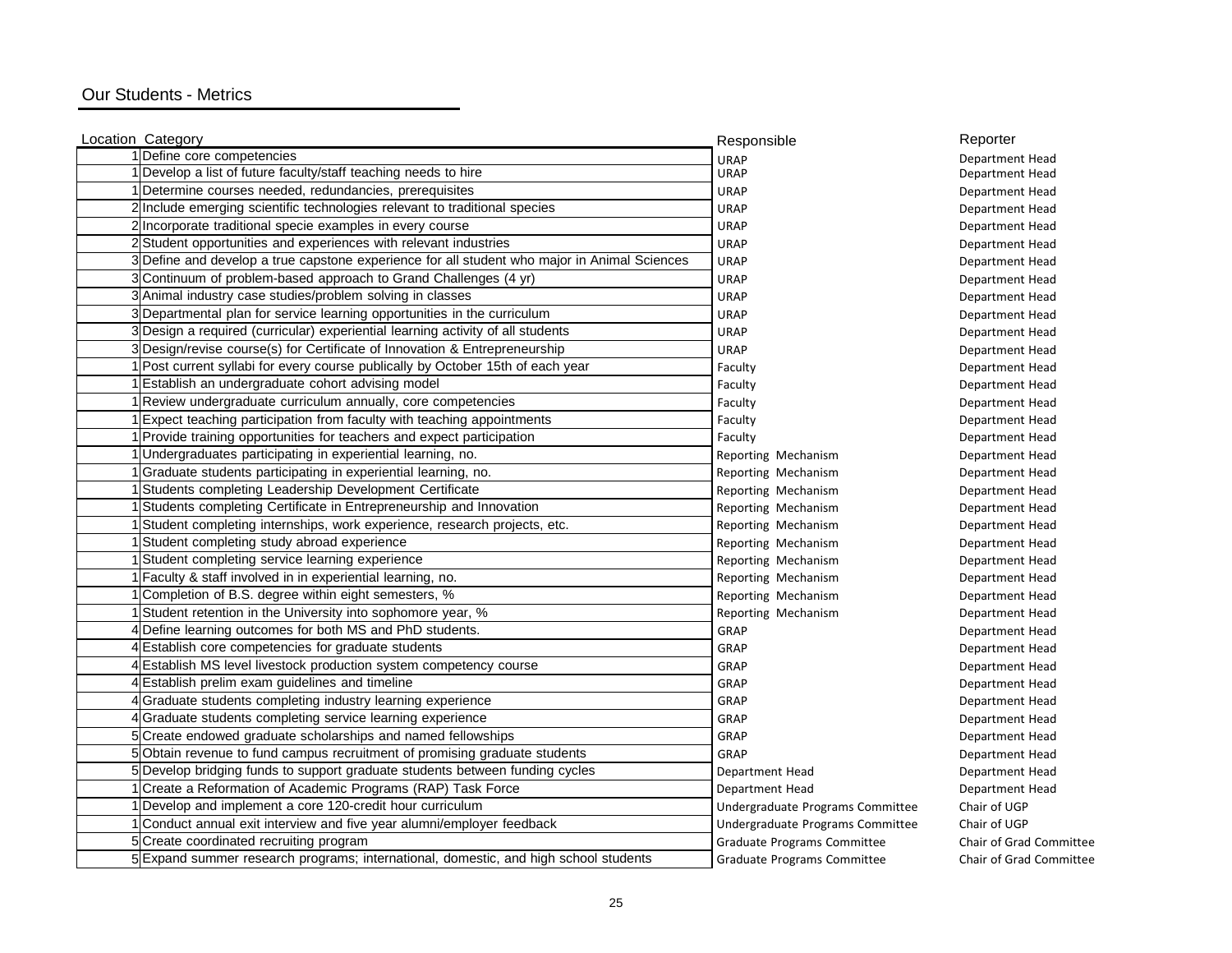# Our Science - Metrics

| <b>Location Category</b>                               | Responsible            | Reporter        |
|--------------------------------------------------------|------------------------|-----------------|
| Grant proposals                                        | Faculty                | Department Head |
| Funded proposals, no.                                  | Faculty                | Department Head |
| Funded integrated proposals (across missions), no.     | Faculty                | Department Head |
| Award amount, \$                                       | Faculty                | Department Head |
| Internal, \$                                           | Faculty                | Department Head |
| Industry, \$                                           | Faculty                | Department Head |
| State, \$                                              | Faculty                | Department Head |
| Federal, \$                                            | Faculty                | Department Head |
| Publications                                           | Faculty                | Department Head |
| Peer-reviewed journals, no.                            | Faculty                | Department Head |
| Peer-reviewed Extension, no.                           | Faculty                | Department Head |
| Directed media articles covering discovery, no.        | Department Head        | Department Head |
| Externally funded graduate assistantships, no.         | <b>Business Office</b> | Department Head |
| Creation of an endowed faculty chair                   | Department Head        | Department Head |
| Establishment of an industry "discovery" advisor board | Department Head        | Department Head |